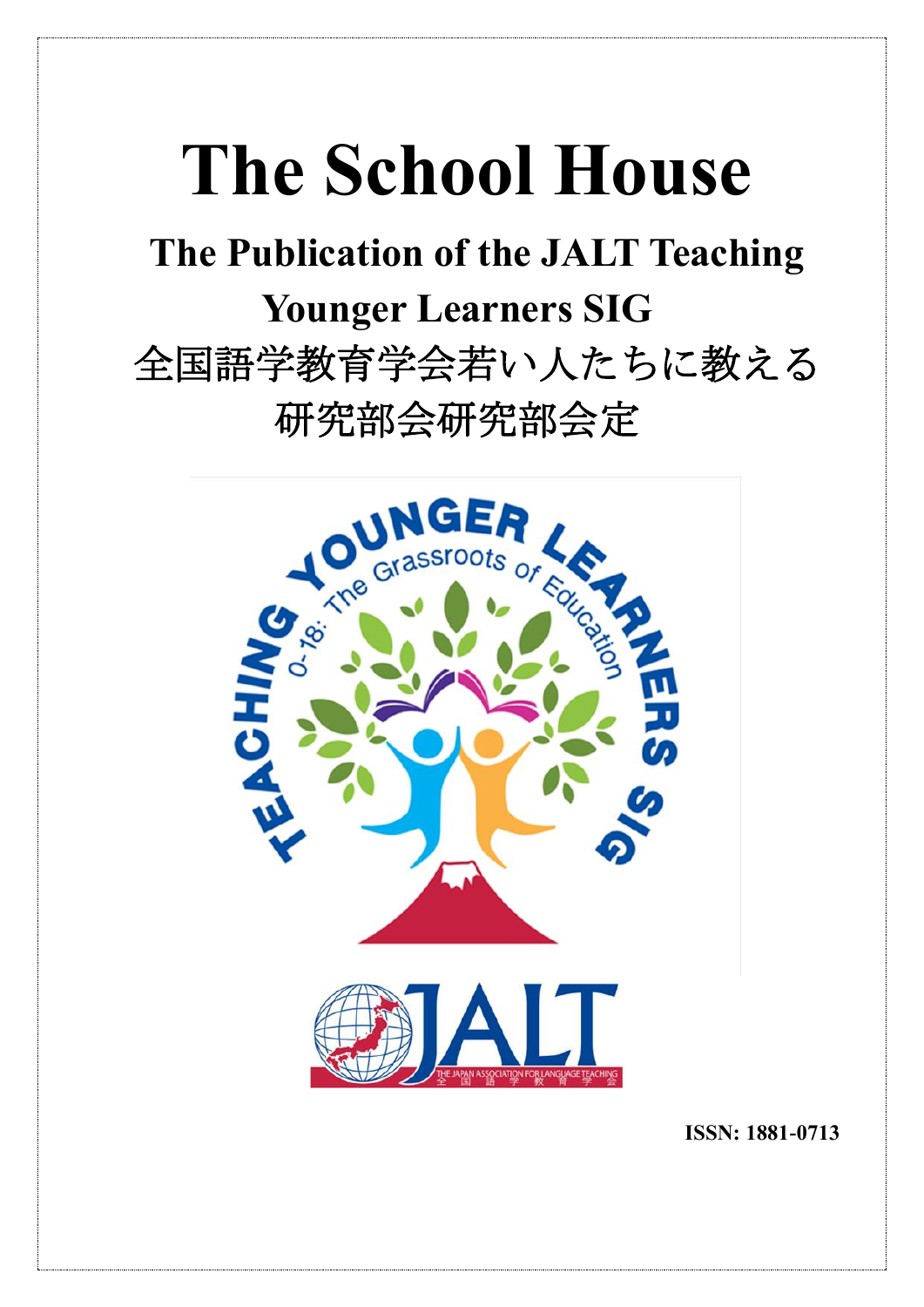

#### **From the Editors**

Dear SIG members,

April 1 marks the beginning of the school year, and fiscal year in Japan. It is a time when students and teachers in mainstream schools, and new employees at companies meet for the first time. While an exciting time, it can also be rather challenging. Do you remember how you felt on the first day at school, club or work? No doubt our students are also looking forward to the new school year and class groups, but lead-in activities go a long way to help create a welcoming, warm and relaxing class environment and build group cohesion.

In this issue, you will find some helpful ideas for beginning of year activities by Grant Osterman, Timothy Ang and Gaby Benthien, as well as the third part of an article series written by Rab Paterson and his students. Part 3, co-authored by Mitsuki Saito focuses on the utilization of multimedia platforms. Rab's concluding comments and the article series itself certainly reminds us of our students' potential.

This year marks the  $3<sup>rd</sup>$  year of the pandemic. While many of us spent a considerable amount of time teaching and participating in conferences and workshops online over the past two years, 2022 seems to be the year for a full return to face-to-face teaching. We hope everyone will go through this transition smoothly.

Please take a look at our submission guidelines on our homepage (https://jalt-tyl.net/submission-guidelines/) and consider sharing any ideas, projects, photos, reviews and research with the TYL membership.

We hope you have a wonderful spring!

**Kate & Gaby**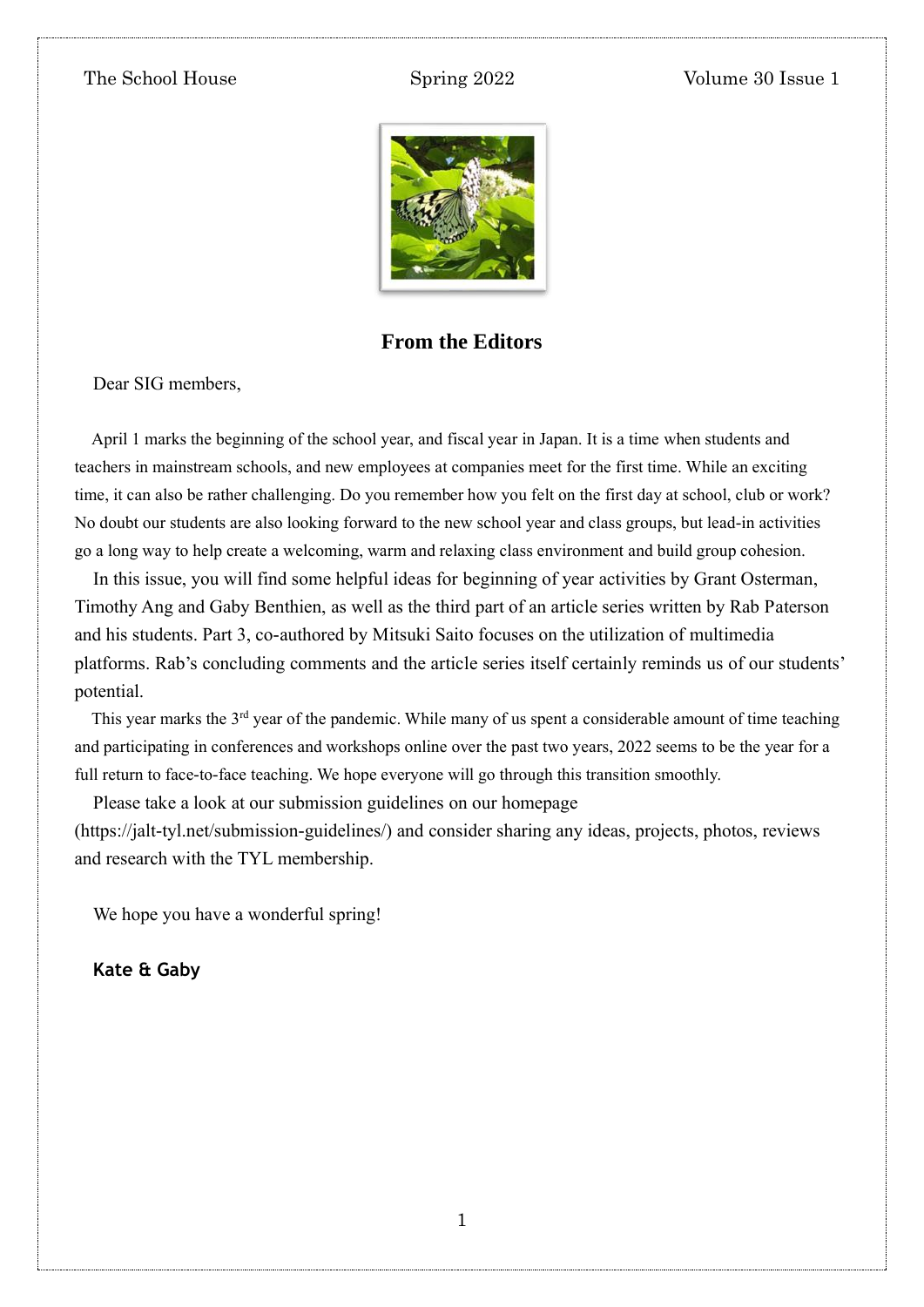

#### **Message from the SIG Coordinator**

Dear SIG membership,

As I write this brief message at the beginning of April, I am encouraged with thoughts of new beginnings; New chances to improve our teaching, and new opportunities with employment. I think that many of us are starting a new chapter in our lives. It is also true that many people have adopted the philosophy of with COVID and are getting back to a new normal. The TYL SIG too has started thinking about getting back to face to face conferences and gatherings. I hope you will have the opportunity to attend a meeting soon and reconnect with your fellow colleagues.

Allow me to think forward for a minute to share with you some upcoming face to face events. There are two main upcoming events that I will try to go to in person. They are the PanSIG conference in Nagano the weekend of July 8-10 and a little further in the year in October is the 21<sup>st</sup>Century Language Teaching Conference in Okinawa. At the PanSIG conference, we will be holding a joint forum in collaboration with the Intercultural Communication in Language Education Special Interest Group this year in Nagano. Please some and join us either in person or via an online hybrid format. There are many events scheduled for entertainment and of course quality professional development. I hope to see you there.

Finally from all the officers in the TYL SIG, we truly appreciate your support and understanding of our current situation. Our goal to ensure the best possible professional development for the SIG is as strong as ever. However, we also understand the concern for public health and personal safety. Therefore, as much as possible we will also continue to bring quality content to you via a virtual medium.

I hope you are having a wonderful spring. Please stay safe and continue your work with young learners.

Sincerely, **Dr. Grant Osterman**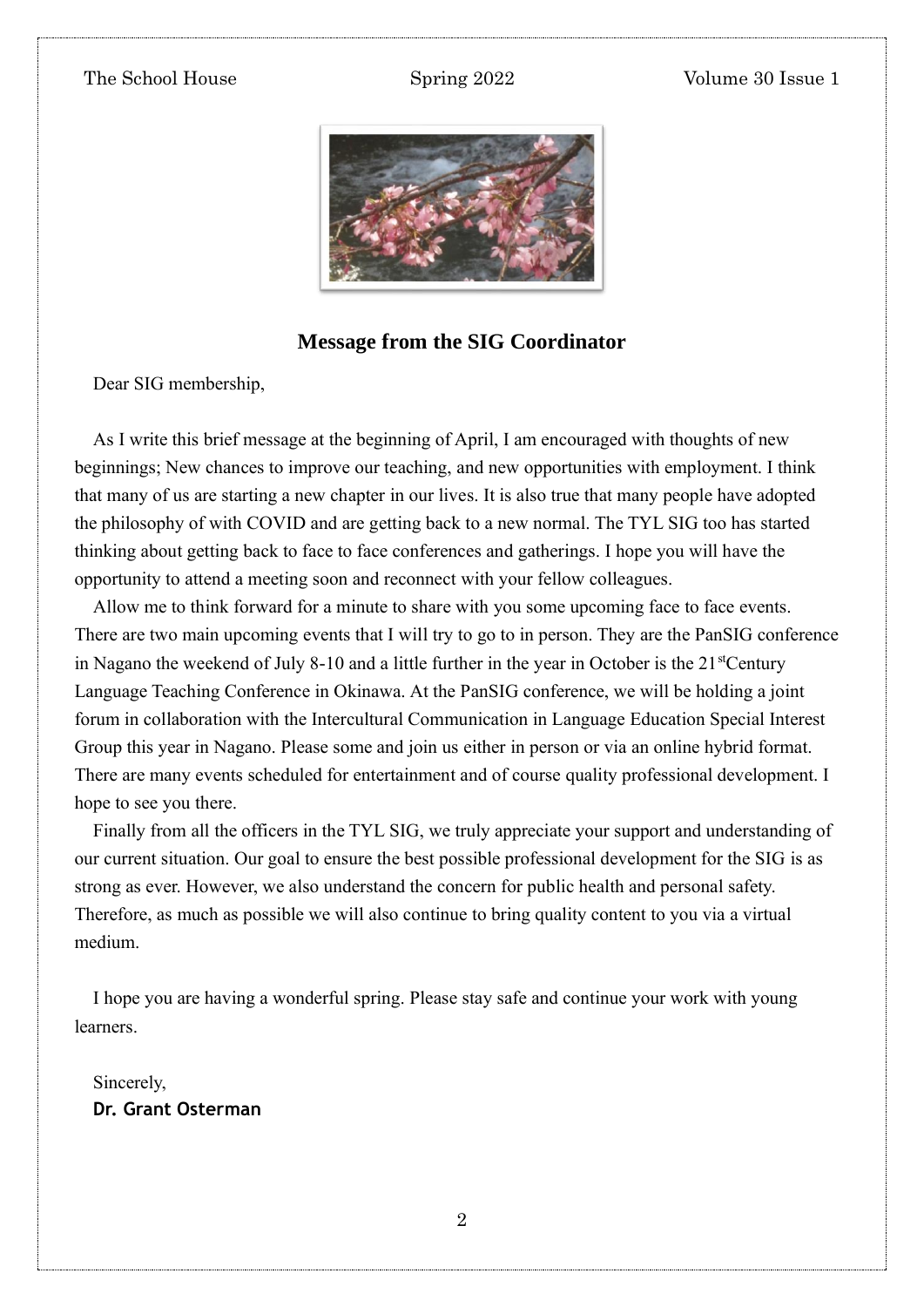

# **Table of Contents**

| Utilizing a Communication Focus                                                  | <b>Grant Osterman</b>           | 4  |
|----------------------------------------------------------------------------------|---------------------------------|----|
| Lesson Plan for 'Hello, Hello' Icebreaker Activity                               | Timothy Ang                     | 8  |
| Icebreakers and Beginning of Year Activities                                     | Gaby Benthien                   | 15 |
| Multi-Media Book Review Projects. Part 3:<br>Utilization of Multimedia Platforms | Rab Paterson<br>& Mitsuki Saito | 23 |
| <b>Submission Guidelines Link</b>                                                |                                 | 31 |
| Member Survey Link                                                               |                                 | 31 |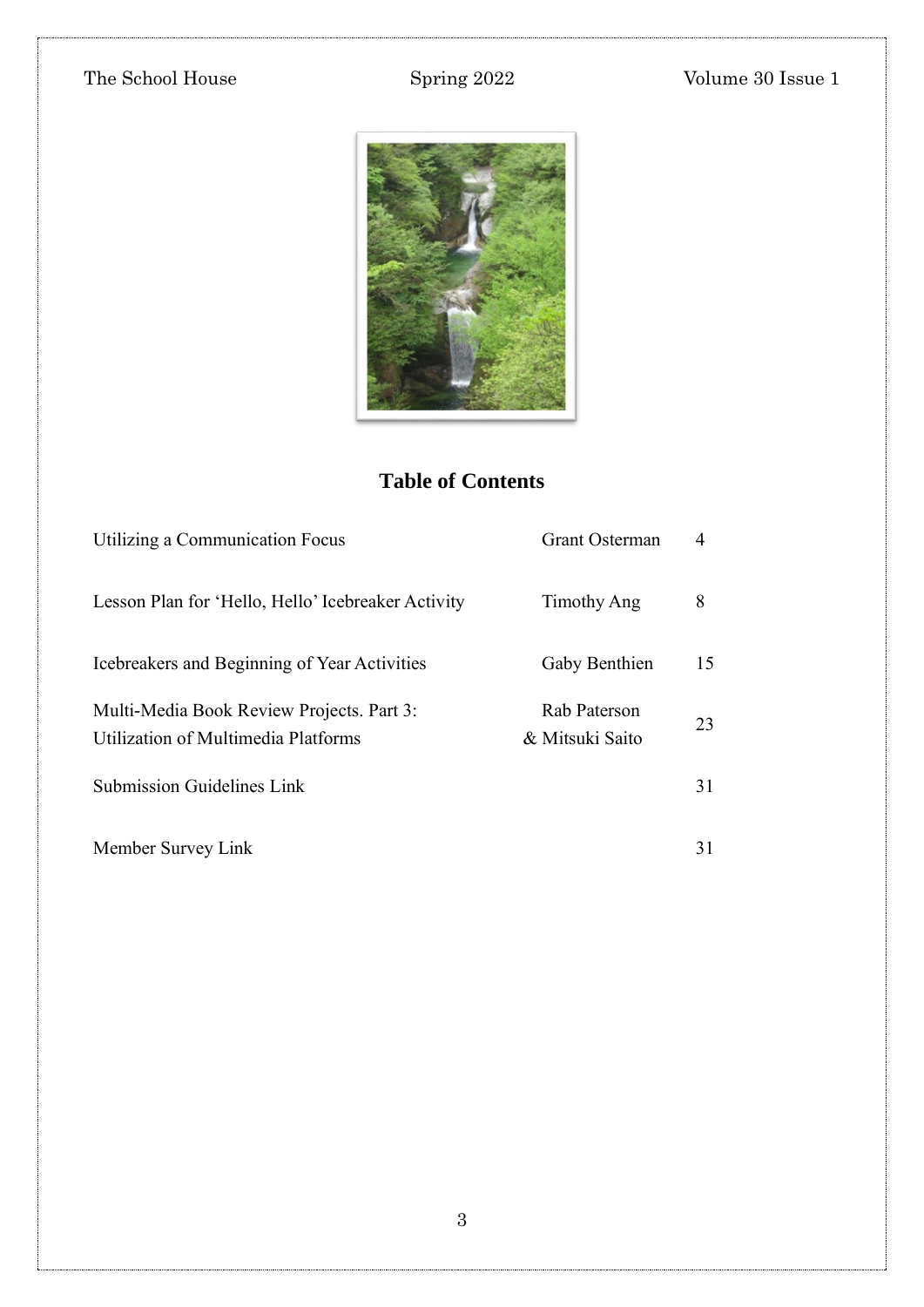#### **Utilizing a Communication Focus**

#### **Grant Osterman**

#### Family English School International

I often hear from Japanese English teachers that they would love to have a more communicative focus but just do not know how to do it. They also state that the pressure from parents and administration for passing high school or university entrance tests is just too great to deviate from grammar-intensive pedagogy. Below is some information that I think will help.

#### **Questions & Speaking**

Of course speaking should be a major component of our lessons and can be combined with grammar to create lessons that meet both goals of communication and national testing. When it comes to speaking, I like to tell my students that if they do not use the language they are no better than those students who have never had the chance to learn it. I tell my students that they need take an active part in their learning. Therefore, over the years I have developed a system to assure students are using the language as much as possible. The idea was taken from David Paul's 2003 book *Teaching English to Children* in Asia (pp. 10-11). It shows a format for what students should be doing in their classes.

- a. Noticing- the questions, words, structures
- b. Wanting- to ask simple questions and to speak
- c. Taking a Risk- by asking other students and teachers
- d. Further Experimenting- trying new words and phrases
- e. Succeeding- seeing how easy it is to converse
- f. Linking- to the classroom and hopefully their daily lives (internalization)

I have modified this to use in my classes using questions and keeping a student-centered classroom. Below is a simple 3 step outline.

1. Allow students time to ask questions with friends (a, b)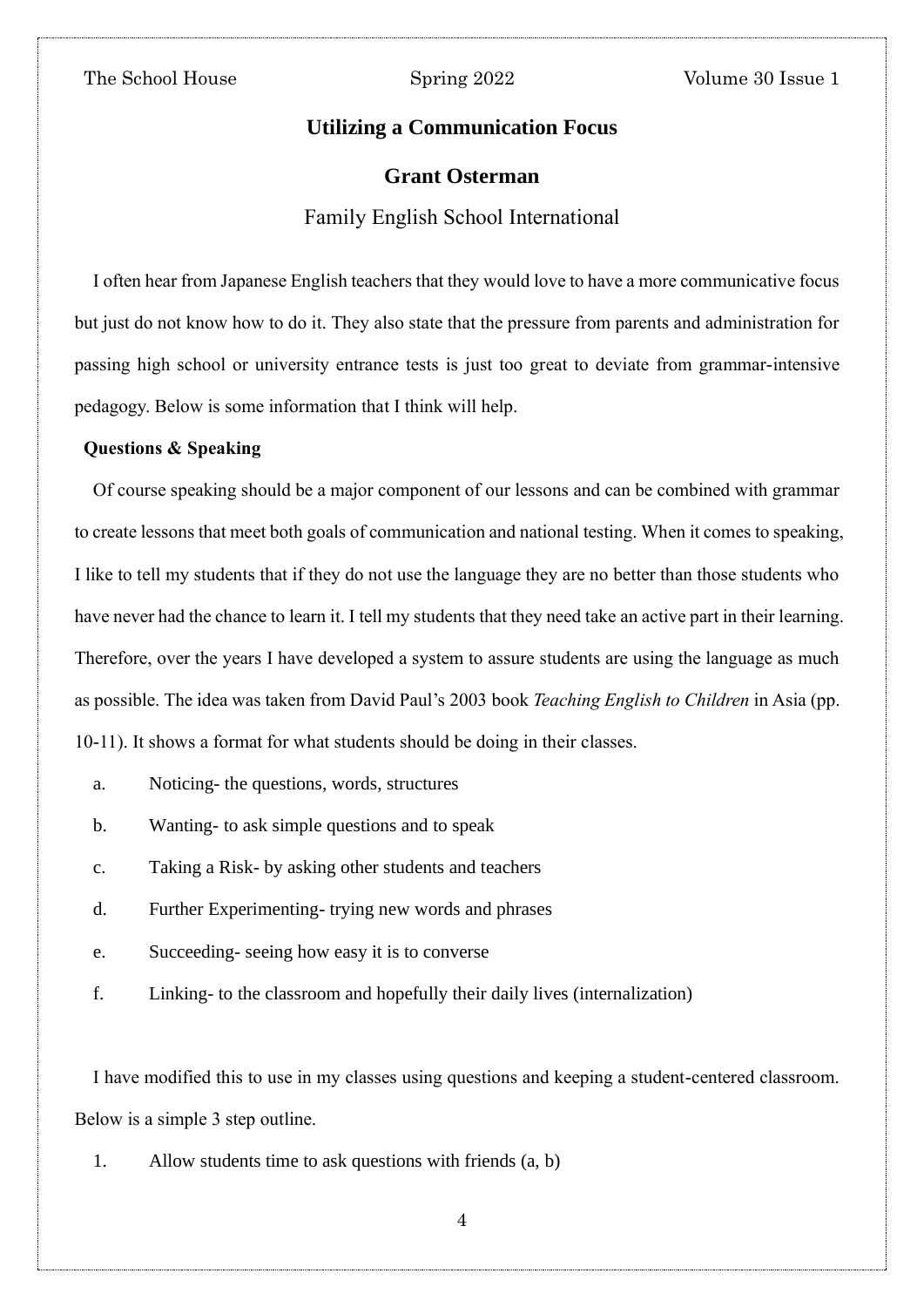2. Students ask again with other groups and expand their comfort zone (c, d, e)

3. Now students can ask to the whole class and continue outside of class with more confidence (f)

So now you might be asking what the breakdown or balance of questions should be. I am not sure there is a simple answer to that as each class holds a unique feel, but I can show you what has worked for me. I think most educators are familiar with Bloom's taxonomy (Bloom, 1956), so I will only briefly cover it. I will welcome any comments and questions later.

#### **Bloom's Taxonomy of Questions**

Here is a chart that shows a basic breakdown of the balance of questions in my classes. As you can see, the most useful is the knowledge and comprehension section (around 65%). This is where most of our questions will fall. This is the lower-level questioning that will focus on remembering and understanding prior lessons and general knowledge. However, as the students advance in their English understanding and ability, they will be able to tackle more advanced style questions of analysis, synthesis, and evaluation.

#### **Figure 1**

*Application in the Classroom*

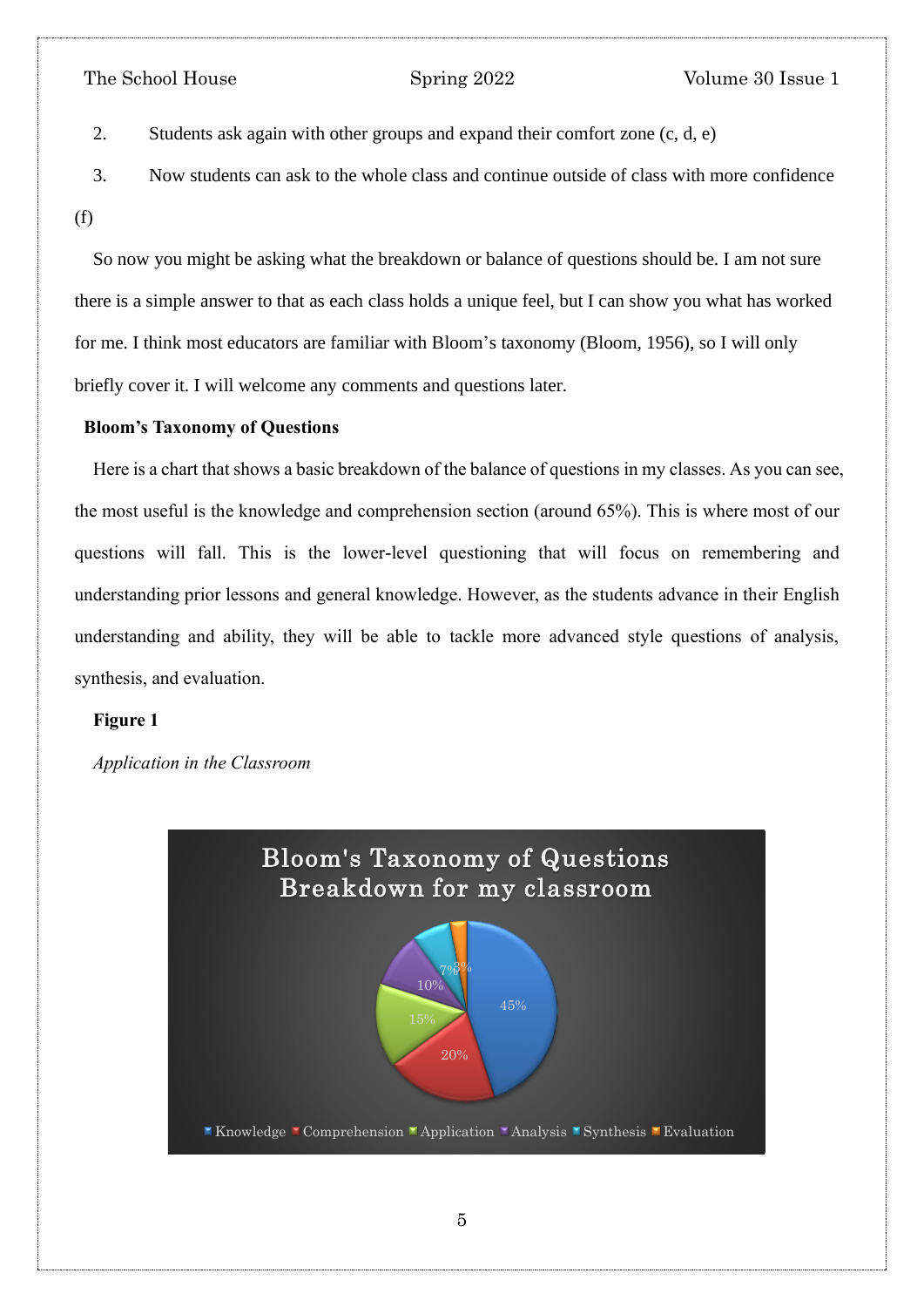Most questions in our classrooms will focus on knowledge and comprehension. For example, a student might ask about the meaning of a word or what we did over the weekend. Therefore, I have designed my lessons around a simple format (see below) that is easy to adjust for each class.

**Step 1:** Warm-up Questions: This section is used to get students ready for the topic and to practice speaking in a natural way by asking and answering questions. Students might ask: What is your favorite food? Or they might also ask: How was your weekend? Open ended questions are best in order to get your students thinking about English and not just saying yes or no.

**Step 2:** Speaking Practice, Substitution Speaking Drills, and Extension Drills: Here I introduce different activities for students to learn how basic syntax can be extended to almost any topic and situation. This is also where a grammar related exercise can be done. For example, if the unit in a text book is about introducing Japan, students can substitute a word or phrase that the teacher gives. Then the basic grammar form can be extended and used in drills.

**Step 3:** Presentation: This section allows students an opportunity to present a topic in front of the group or class. However, it is best to practice in small groups first and then present to the class. Most sections introduce a topic in question format that the student first answers themselves. For example, how would you introduce Japan?

The final section of a lesson can be a "free talk" session where students practice all aspects of the lesson and to use prior vocabulary in the question-and-answer format. It is a great opportunity to recycle words and to get practical application.

These 3 steps are included in almost all of my lessons and are expanded as needed. I use this method with all ages from K-5 to high school. These steps also allow a teacher much leeway in their lesson planning. Anyone interested in more details can email me for sample lessons. I think having students ask questions not only gives them a chance to speak, it also stimulates deeper thinking about the topic.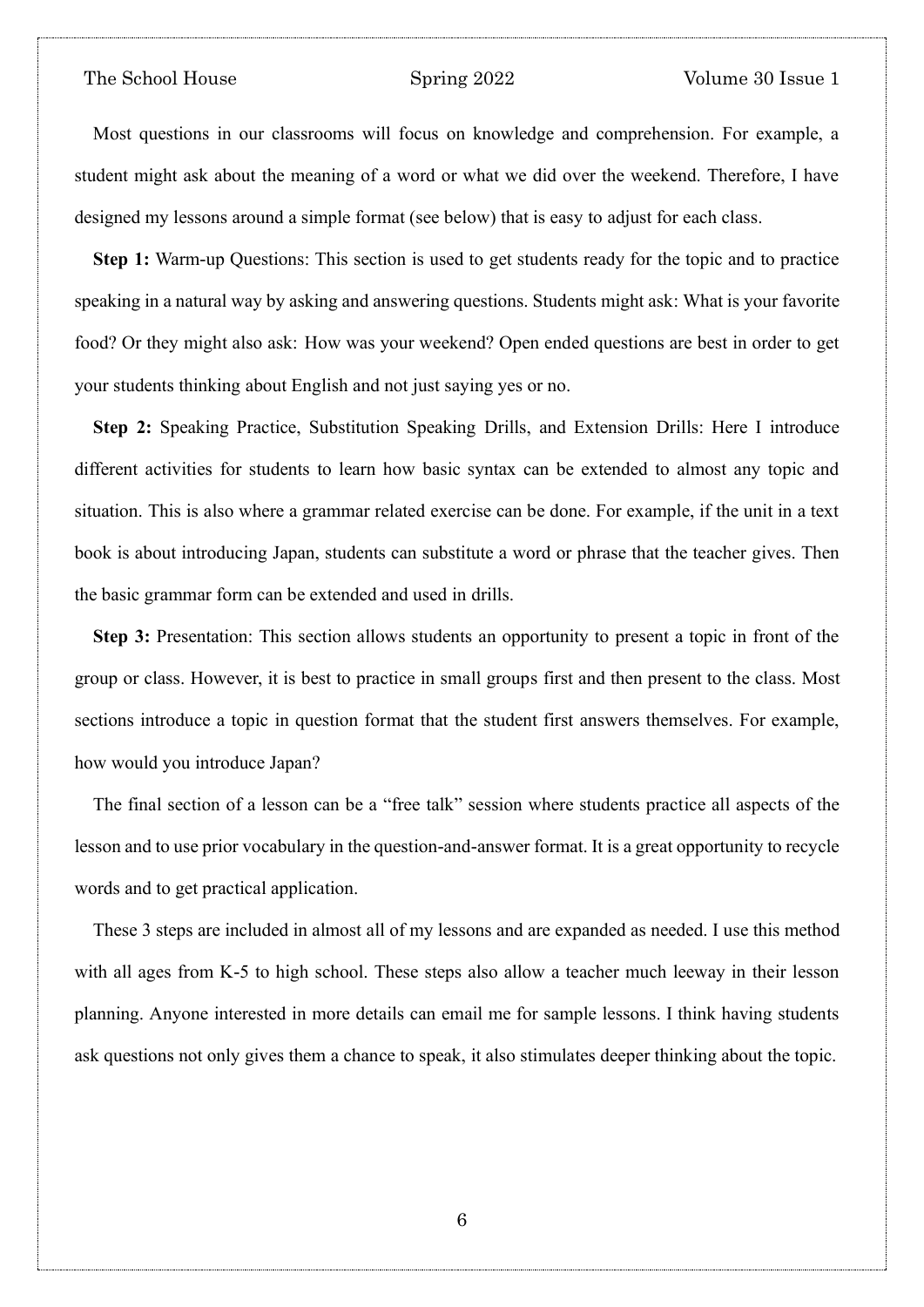# **References**

Bloom, B. (1956). *Taxonomy of educational objectives, handbook I*: The cognitive domain. David McKay.

Paul, D. (2003). *Teaching English to children in Asia*. Longman Asia ELT Publishing.

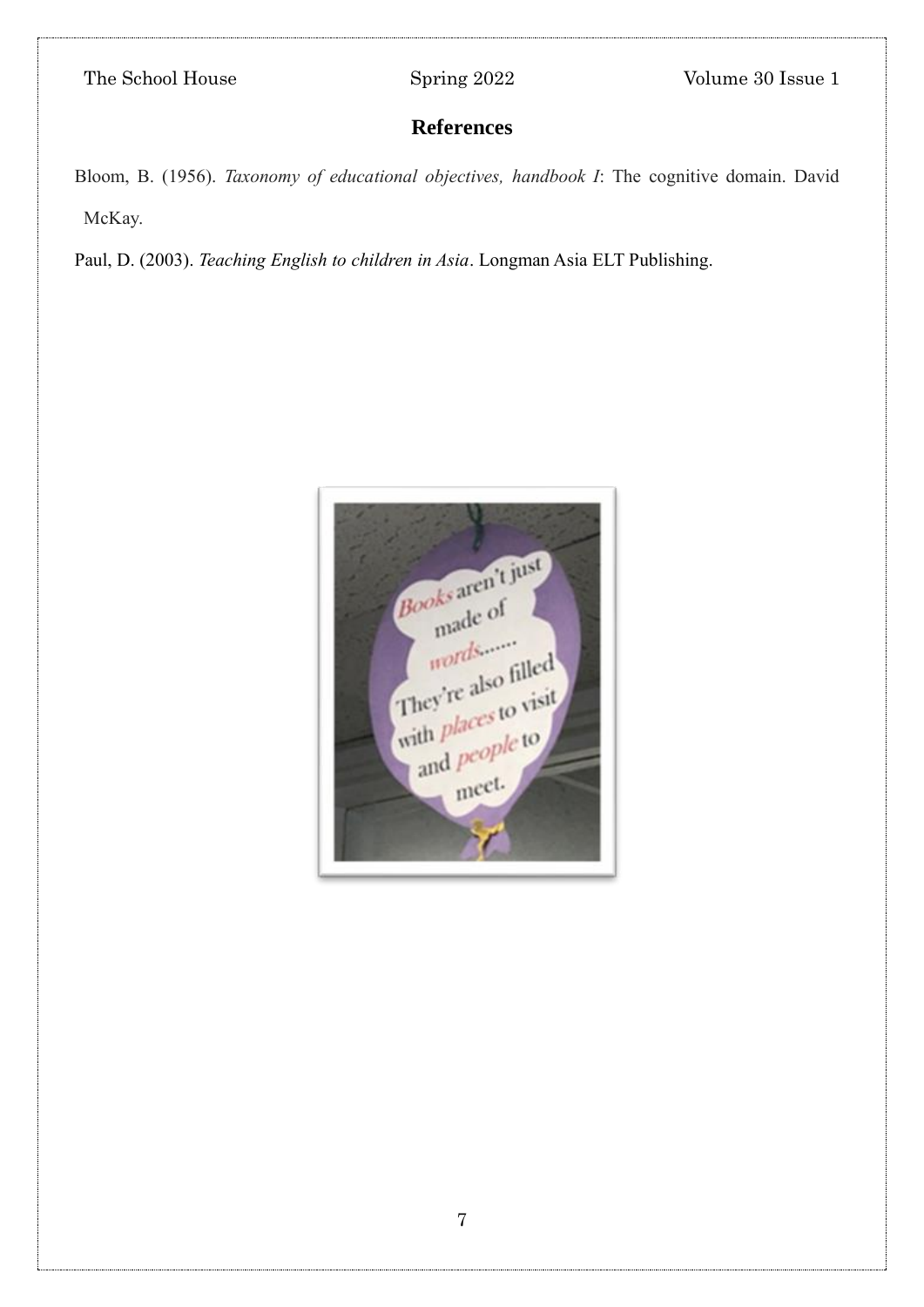### **Lesson Plan for 'Hello, Hello' Icebreaker Activity**

#### **Timothy Ang**

Kansai University

#### **Keywords: Greetings, Singing, Task-based learning**

#### **Introduction**

First day introductions can be nerve wracking for young learners, especially for introverted students who are just meeting their classmates for the first time. Finding fun and engaging activities to begin the semester can be a challenge for teachers. This icebreaker is an activity based on the song "Hello Hello How Are You" by the Kiboomers (The Kiboomers Kids Music Channel, 2015).

#### **Music in Language Learning**

Music is an effective way to teach English. It has been suggested that musical and language abilities may share similar brain mechanisms [\(Milovanov et al., 2008\).](about:blank) Furthermore, others have stated it enhances and motivates language learning [\(Israel, 2013\)](about:blank) and developing musical ability may also benefit further language acquisition [\(Chobert & Besson, 2013\).](about:blank) The song "Hello Hello How Are You" has the potential to benefit student language learning.

#### **Teaching Points**

The main goal of the activity is to encourage students to introduce and get to know themselves and to get to know each other. This activity sets the tone of what is in store for the rest of the semester and makes students feel welcomed to the class. As a bonus, it also serves as a great energy booster tool for my early morning or less motivated classes.

#### **Lesson Plan**

| <b>Title of Video</b>              | Hello Hello How Are You by the Kiboomers          |
|------------------------------------|---------------------------------------------------|
| <b>Student Age</b>                 | 6-11 years old (Primary school level)             |
| <b>Class Size</b>                  | $15 - 20$                                         |
| <b>CEFR</b><br>(Common<br>European | A2- Can make him/herself understood in very short |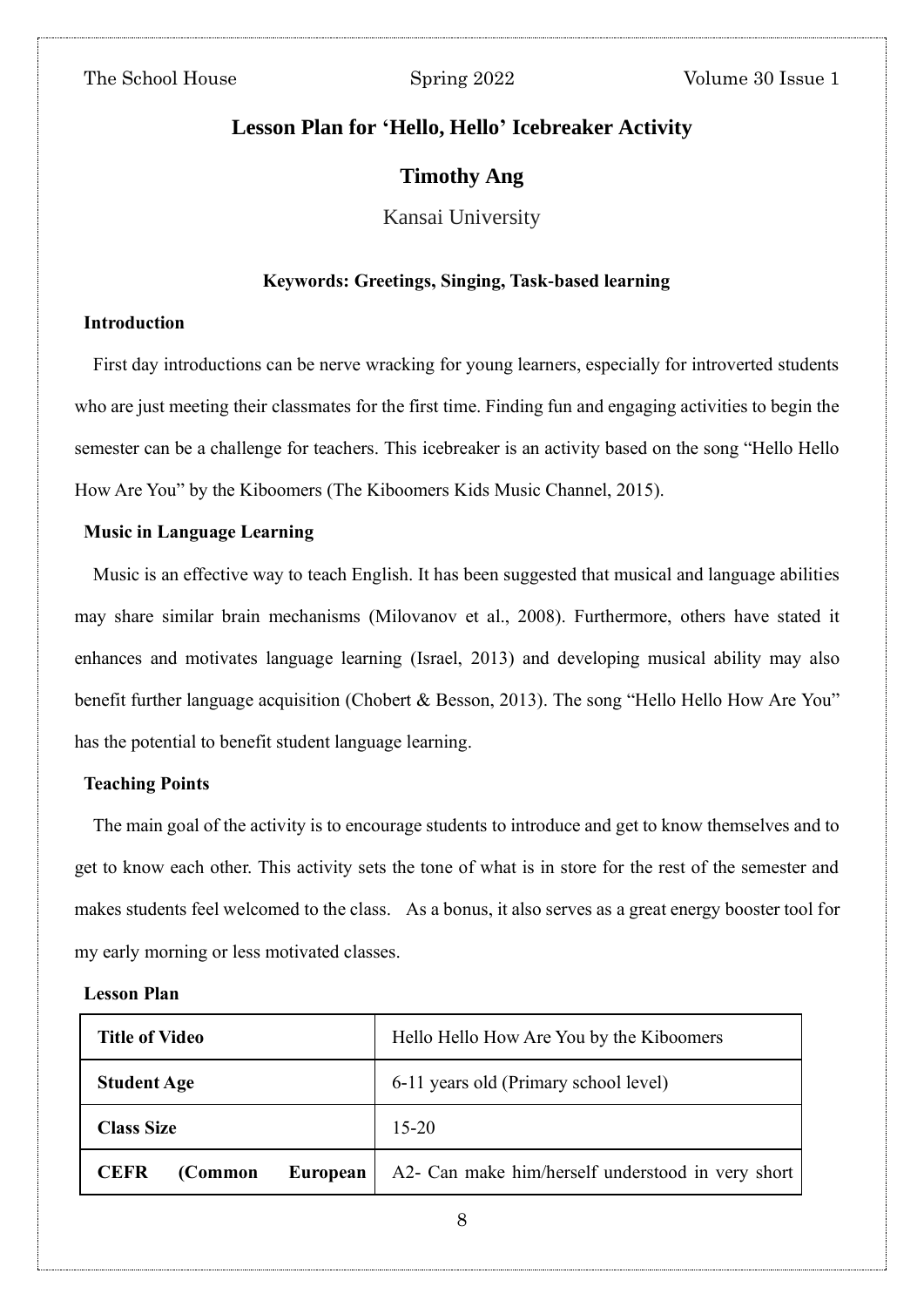| Spring 2022<br>Volume 30 Issue 1                                                                                                                                                                                                                   |  |  |
|----------------------------------------------------------------------------------------------------------------------------------------------------------------------------------------------------------------------------------------------------|--|--|
| for utterances, even though pauses, false starts<br>and<br>reformulation are very evident.<br>(Council of Europe, 2022)                                                                                                                            |  |  |
| Listening and speaking                                                                                                                                                                                                                             |  |  |
| Grammar:<br>I am, I am not (verb $+$ contraction)<br>I am not so good today (negative)<br>I hope you will feel better soon<br>Verbal Communication:<br>Knock<br>Greet<br>Point<br>Open<br>Adjectives:<br>Happy<br>Angry<br>Sad<br>Tired<br>Excited |  |  |
| Greetings and Introduction                                                                                                                                                                                                                         |  |  |
| During/After completing this activity, students should<br>be able to:<br>Gain the confidence to approach others<br>Introduce themselves in English.<br>Express how they feel<br>Use appropriate gestures                                           |  |  |
| Assignment worksheets<br>Lyrics (See Appendix)<br>Video See reference list for link: The                                                                                                                                                           |  |  |
|                                                                                                                                                                                                                                                    |  |  |

- On the board, write in large letters and separate into two columns "teacher's questions"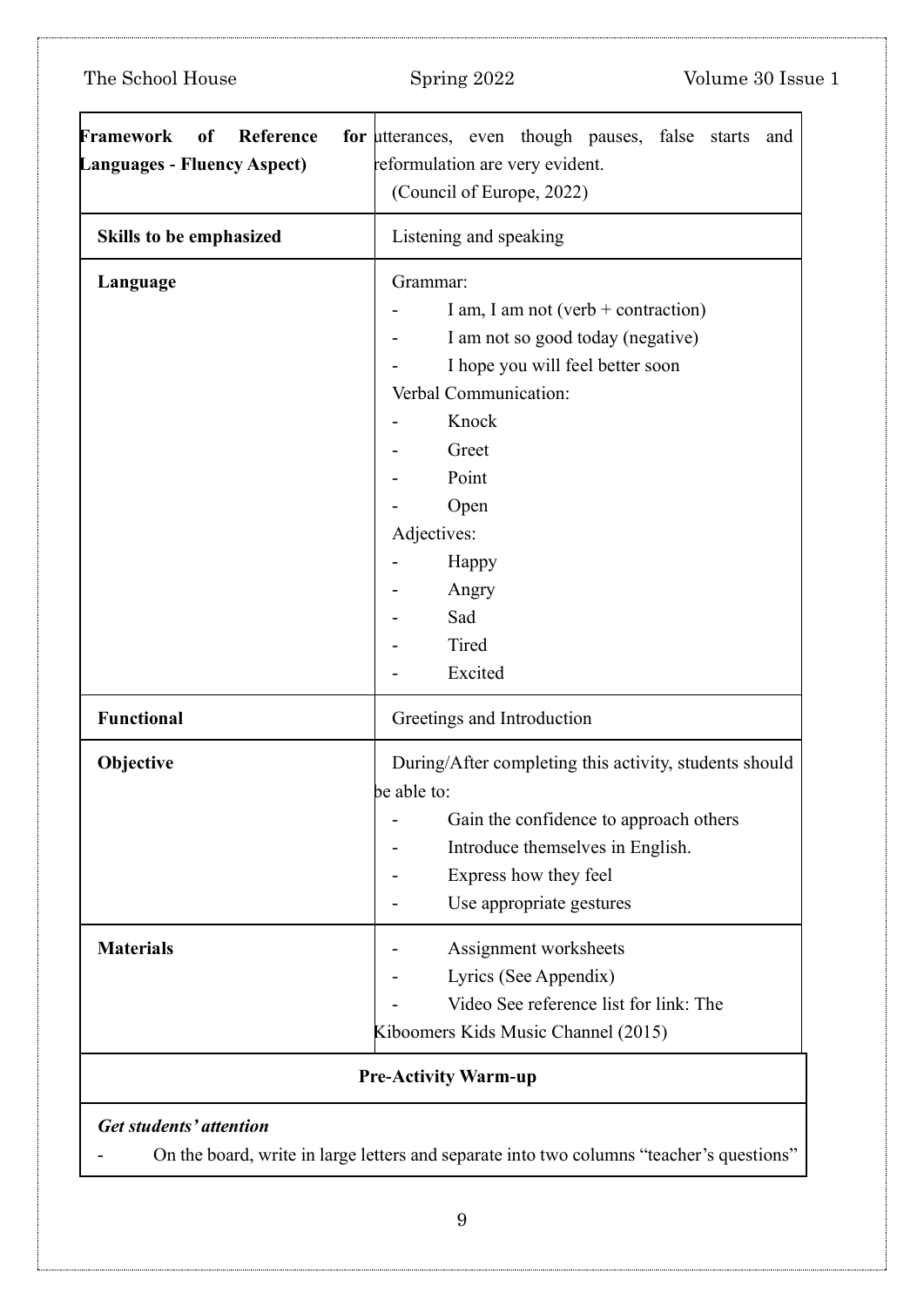and "students' answers". These columns will be filled up during class.

Ask the students if they like to sing and if so what songs do they know? Where can they listen to songs?

Add vocabulary words such as lyrics, singer, radio, music, television.

Ask the students how they feel now. Their answers will tie in to the activity later.

### **Main Activity**

### *Play the video*

- Settle down the class and play the video when everyone is ready.
- On a piece of paper, ask the students to write down the words or expressions they hear from the video.

Explain and breakdown the scene, adjust the speed and rewind difficult to understand parts if necessary.

### *Comprehension check*

- Choose several lines from the song and write them on the board.
- Repeat by reciting or singing 10-20 seconds selected lines with the class.
- Ask the students what were the characters doing in the video?
- What did you think about the song? Do you like it? How would you describe the song?
- When do we use the exclamation punctuation symbol found in the title of the song?
- Write the relevant vocabulary on the board and practice spelling and pronunciation.

### *Social skills*

Ask students:

What do people usually do when meeting someone for the first time?

Why are these actions/words important?

When people see someone they know, how do they attract their attention?

What are ways to greet someone? ( Hi, hello, good morning, gestures and body language, etc.)

### *Practice greeting*

Break the students into pairs. The two roles are: greeter and receiver.

Set the scene by choosing a student and modeling the activity. In front of class, walk towards the student and act surprised. Start reading the lines from the video. The students can pick up what needs to be said but if not, write it on the board or print out the lyrics. (see Appendix)

Instruct and emphasize to students that one student does the introducing while the other listens and then they switch roles. When everyone understands, the activity can start.

- Teacher(s) walk around the classroom to monitor.
- You can create a competition to see who greets the most number of classmates.

For higher level students ask them to add longer sentences to the lyrics or create a variation with what they did over the weekend etc.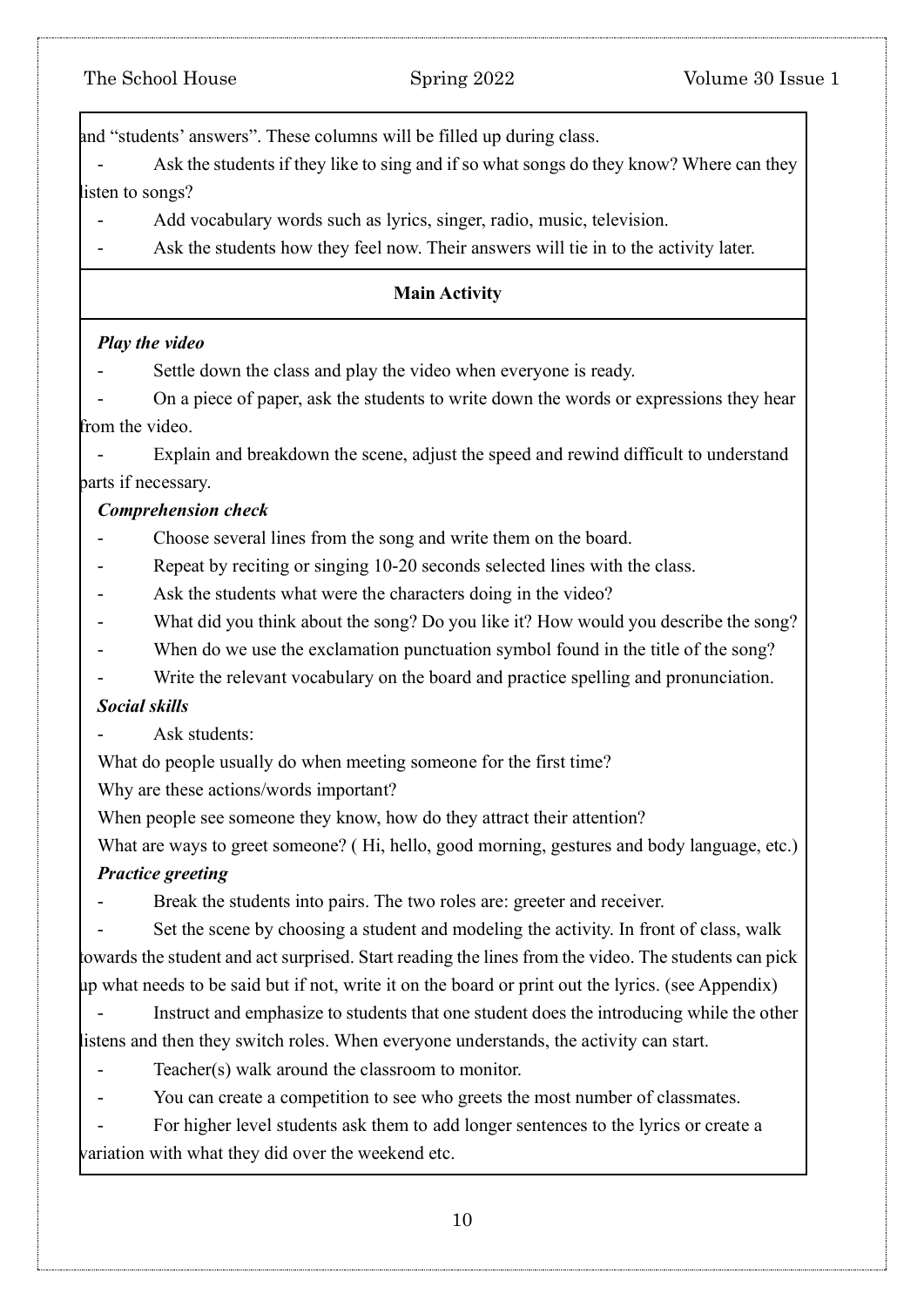| The School House                                                                | Spring 2022                                                          | Volume 30 Issue 1 |  |  |
|---------------------------------------------------------------------------------|----------------------------------------------------------------------|-------------------|--|--|
| <i>Hello, my name is ()</i><br>And last week $I$ (                              |                                                                      |                   |  |  |
| <b>Post-Activity Wrap Up</b>                                                    |                                                                      |                   |  |  |
| <b>Review</b>                                                                   |                                                                      |                   |  |  |
| Play the video again.                                                           |                                                                      |                   |  |  |
|                                                                                 | Ask students what they thought about the activity.                   |                   |  |  |
| Ask the students to repeat the grammar and vocabulary points of the video.      |                                                                      |                   |  |  |
| For homework, ask the students to come up with answers to "how do you feel?" or |                                                                      |                   |  |  |
|                                                                                 | "how are you?" to serve as a review activity for next week's lesson. |                   |  |  |

#### **Conclusion**

An active and music-based icebreaker activity is explained in this article. Music is powerful in teaching language for a number of reasons including its benefits to language learning and motivation [\(Israel, 2013\)](about:blank). The teaching point highlighted in this activity is familiarizing yourself with your classmates through practicing a basic greeting dialogue. The activity is aimed at students who are at CEFR A2 level, and comprises simple grammar and verbs that can be pre-taught. This activity can teach students about language and social etiquette. Having used this activity in the classroom and as someone who was reticent in his younger years, this activity holds a special place. I encourage others to explore and use music as a way to educate language learners.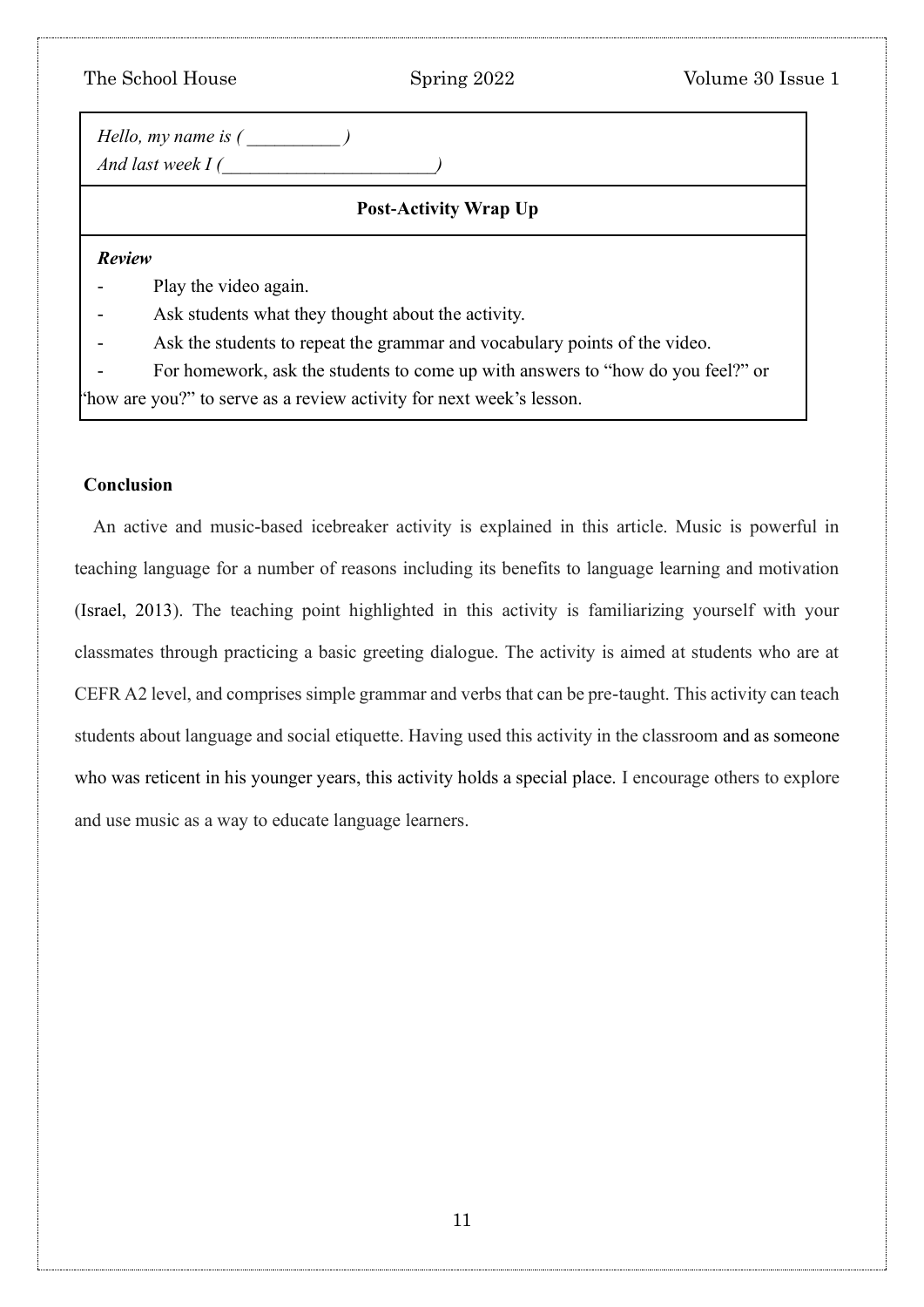# **Appendix A**

# **Lyrics for Hello Song**

| Hello               | hello, hello                         |
|---------------------|--------------------------------------|
| Hello               | how are you                          |
| How are you?        | how are you today?                   |
| Hello, hello        | I am hungry.                         |
| How are you?        | I am tired.                          |
| Hello, hello        | I am hungry.                         |
| How are you?        | I'm tired.                           |
| How are you today?  | I am hungry.                         |
| I am fine           | I am tired.                          |
| I am fine           | I'm not so good today.               |
| I am great          | oh I hope you will feel better soon. |
| I am fine           | hello                                |
| I'm just great!     | hello                                |
| I am fine           | how are you?                         |
| I am great          | hello                                |
| I'm very well today | hello                                |
| Great!              | how are you                          |
| Hello, hello        | hello                                |
| how are you?        | hello                                |
| Hello, hello        | how are you?                         |
| how are you?        | I'm very well today!                 |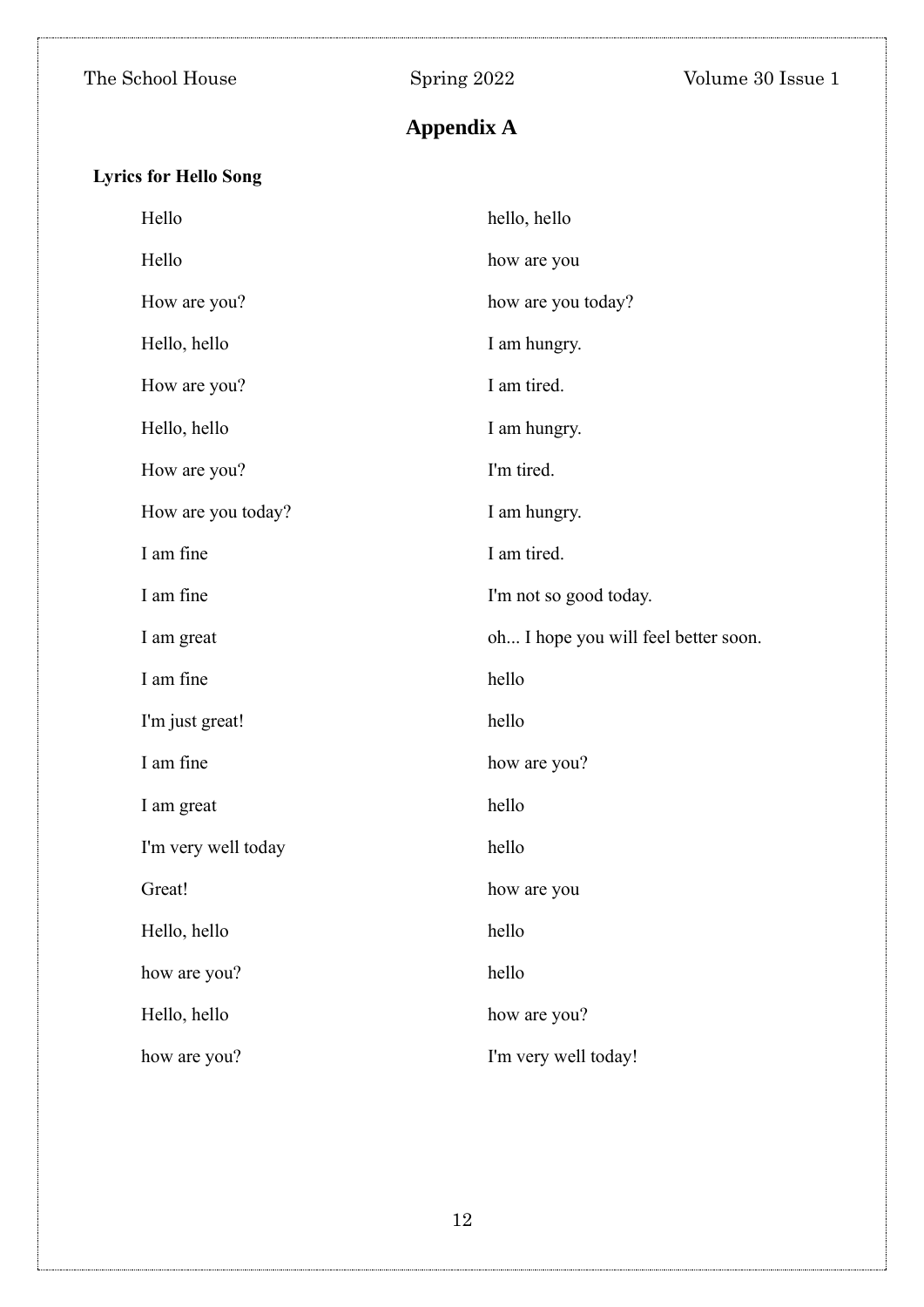### **References**

- [Chobert, J., & Besson, M. \(2013\). Musical expertise and second language learning.](about:blank) *[Brain](about:blank)  [Sciences](about:blank)*[,](about:blank) *[3](about:blank)*[\(4\), 923–940. https://doi.org/10.3390/brainsci3020923](about:blank)
- [Israel, H. F. \(2013\). Language learning enhanced by music and](about:blank) [song.](about:blank) *[Literacy Information](about:blank)  [and Computer Education Journal](about:blank)*[,](about:blank) *[Special 2](about:blank)*[\(1\), 1360–1366.](about:blank)  [https://doi.org/10.20533/licej.2040.2589.2013.0180](about:blank)
- [Milovanov, R., Huotilainen, M., Välimäki, V., Esquef, P. A. A., & Tervaniemi, M. \(2008\).](about:blank)  [Musical aptitude and second language pronunciation skills in school-aged children:](about:blank)  [Neural and behavioral evidence.](about:blank) *[Brain Research](about:blank)*[,](about:blank) *[1194](about:blank)*[, 81–89.](about:blank)  [https://doi.org/10.1016/j.brainres.2007.11.042](about:blank)
- The Kiboomers Kids Music Channel (2015, August 5). *[Hello Song | Hello Hello How Are](about:blank)  [You | Hello Song for Kids | The Kiboomers](about:blank)* [\[Video\]. YouTube.](about:blank)  [https://www.youtube.com/watch?v=x23rTDl4AMs](about:blank)

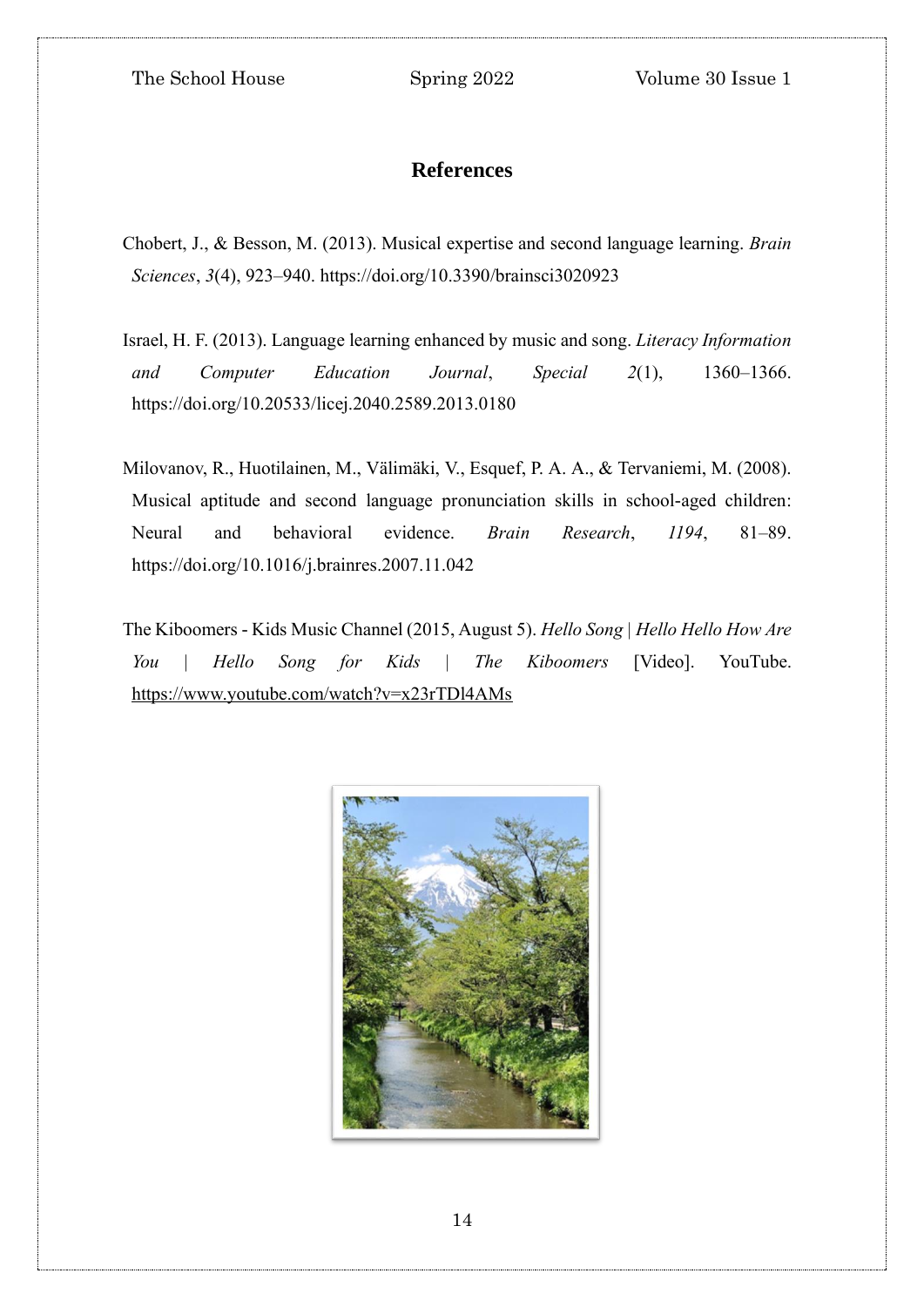#### **Icebreakers and Beginning of Year Activities**

#### **Gaby Benthien**

#### Shumei University/ Chuo University

The beginning of the school year or the start of any new classes can be the cause of excitement as well as anxiety for students. Depending on the class set-up, students may be concerned about where to sit if they do not know anyone, and seek a smiling face. Teachers want to create a relaxed and safe/non-stressful class atmosphere and often plan a special introductory class or special activity to make students feel comfortable as part of a (new) learning community and/or to lead into the course content. Icebreakers are activities with an added feature: Helping students get acquainted and build a learning community (Eggleston & Smith, 2004). In fact, as with many learning activities, the emphasis should be on the process rather than the product (Benner, n.d.). A positive and safe learning environment is essential as it acts as a base for engaged learning, promotes communication between students, and creates group cohesion (Dörnyei 1997, 2001).

A search on the Internet will produce any number of useful websites that showcase and describe different icebreaker activities. However, before we commence this special class / use icebreaker activities, we should consider the following:

**Aim:** What do we hope to achieve by the end of the class?

**Class / class composition:** Do the students already know each other or are they meeting each other for the first time? How long has it been since hey last met? What kind of experiences might the students have had (since they last met)? What kind of skills do they have?

**L2 usage:** What is the role of the L2 in the activity/lesson? What kinds of L2 skills are required? Can the activity be conducted without the students feeling anxious or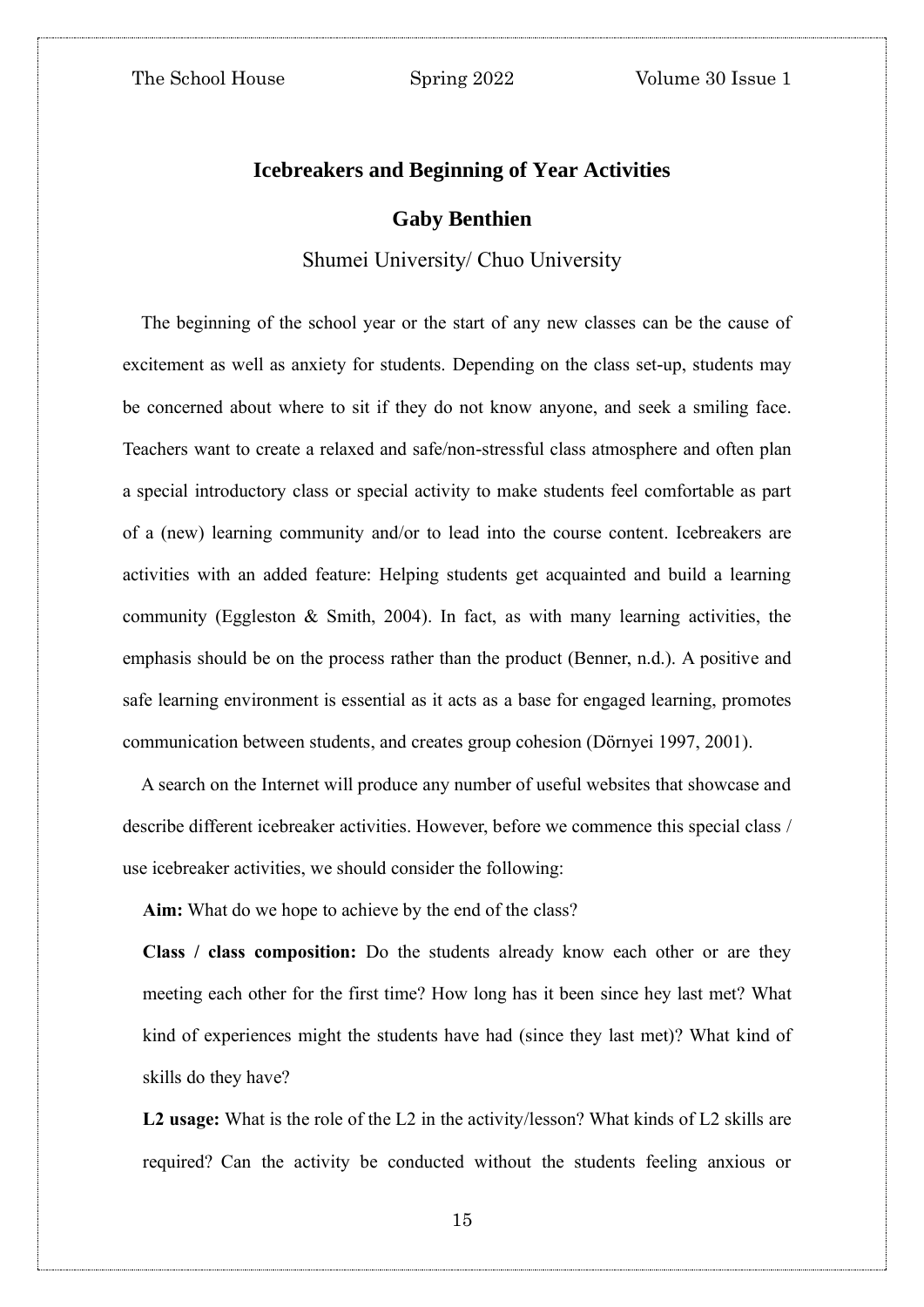worried about their L2 skills?

**Group cohesion and positive learning environment:** Does this activity promote group cohesion? How will this activity assist in the creation of a positive, relaxed and safe learning environment? Is the activity fun/interesting?

I have used a number of activities over the years, and some favorites include the following:

#### **Activity 1: Hello!**

This activity is simple, and can be used in a number of ways. It is based on the following conversation types.

#### *Basic conversation*

*Type A (Students don't know each other)*

X: Hi I am X, what is your name?

Y: I am Y.

X: How is it going Y? How are you Y? How are you doing Y?

Y: I am great (a bit nervous/ hungry) and you?

X: I am good! (Add further questions/responses as required) See you around!

Y: See you!

#### *Type B (Students know each other)*

X: Hi Y. Nice to see you again.

Y: You, too. How is it going X? How are you X? How are you doing X?

Y: I am great (a bit nervous/ hungry) and you?

X: I am good! (Add further questions/responses as required) See you around!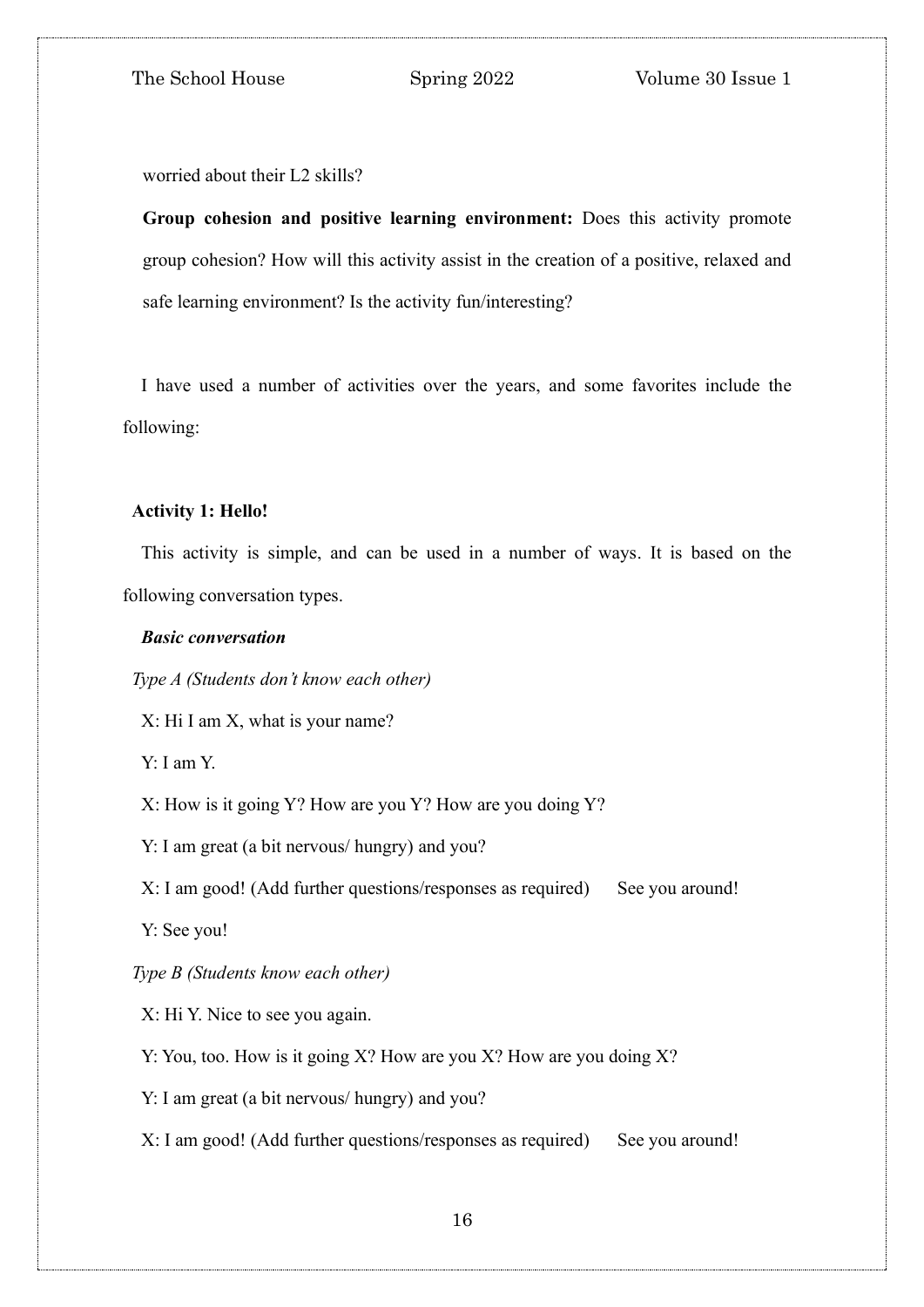Y: See you!

*Timing*: Use an alarm to make students change partner after a designated time. Varying the time (and sound) adds a fun factor.

*Class arrangement:* First of all, remind the students to smile during this activity and encourage positive body language. The activity can be completed in a number of ways.

*Free:* Students walk around the class and choose partners freely.

*Semi free:* Some kind of restriction is added (for example, teachers can hand out green/blue/red/yellow cards. Students must talk to people who have the same color/a different color)

*Circles:* Students are divided into 2 groups, and form an inner circle of students inside an outer circle of students. Movement options: Only students in the inner circle move to chat to the next person/ Only students in the outer circle move to chat to the next person. Students can face each other or talk back to back.

*Lines:* Arrange desks in two lines so that students face each other. All students sit at a desk and chat to the person sitting opposite. After a set time, students in one line move up, so they have a new partner to chat to. Repeat until everyone has had a chance to talk to all members of the class.

#### **Activity 2: Marshmallow Challenge**

This is a classic team building activity. Students work in groups to create a tower using 10 sticks of spaghetti, 1m of twine and masking tape. They must first build the tower using the spaghetti, and then place a marshmallow on top. As the marshmallow is quite heavy, this is actually rather difficult. The tower must be stable long enough for the teacher to measure it (bring a measure tape). During this activity, students tend to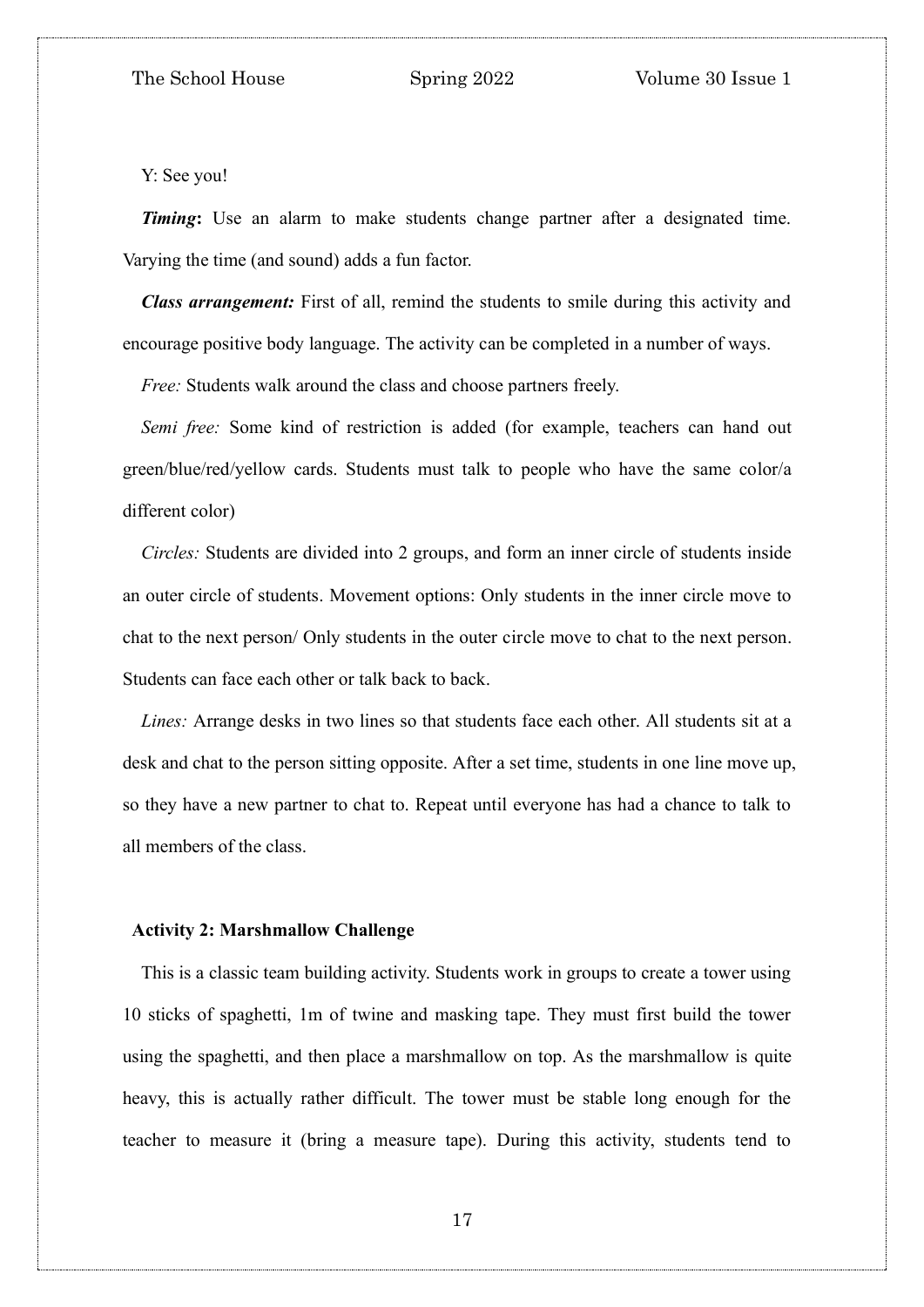naturally communicate their ideas verbally or non-verbally. It is great fun and does create a relaxing if somewhat competitive environment! I remind students to use English as much as possible throughout the activity.

*Timing:* I usually give students 10 minutes to discuss/ draw ideas and 20 minutes to build the tower.

*Variation:* Add a penalty for using Japanese, for example 1 mm off the height of the tower each time a group is caught speaking Japanese.

*Warning:* Older students will check their smartphones for ideas...

See the following links for details:

<https://www.marshmallowchallenge.com/>

[https://www.ted.com/talks/tom\\_wujec\\_build\\_a\\_tower\\_build\\_a\\_team/transcript?languag](https://www.ted.com/talks/tom_wujec_build_a_tower_build_a_team/transcript?language=en) [e=en](https://www.ted.com/talks/tom_wujec_build_a_tower_build_a_team/transcript?language=en)

[https://medium.com/@peterskillman/the-design-challenge-also-called-spaghetti-tower-c](https://medium.com/@peterskillman/the-design-challenge-also-called-spaghetti-tower-cda62685e15b) [da62685e15b](https://medium.com/@peterskillman/the-design-challenge-also-called-spaghetti-tower-cda62685e15b)

# **Activity 3: What did you do? Exploring our five senses (adapted from Helgesen (2019))**

This activity can be used after any holidays for students who are new to each other or already know each other. Students are given a worksheet (blank or with some hints), and are then asked to recall an event during the holidays and write (draw) about it using adjective(s) or sense related words. The level of language can be adjusted to suit the group.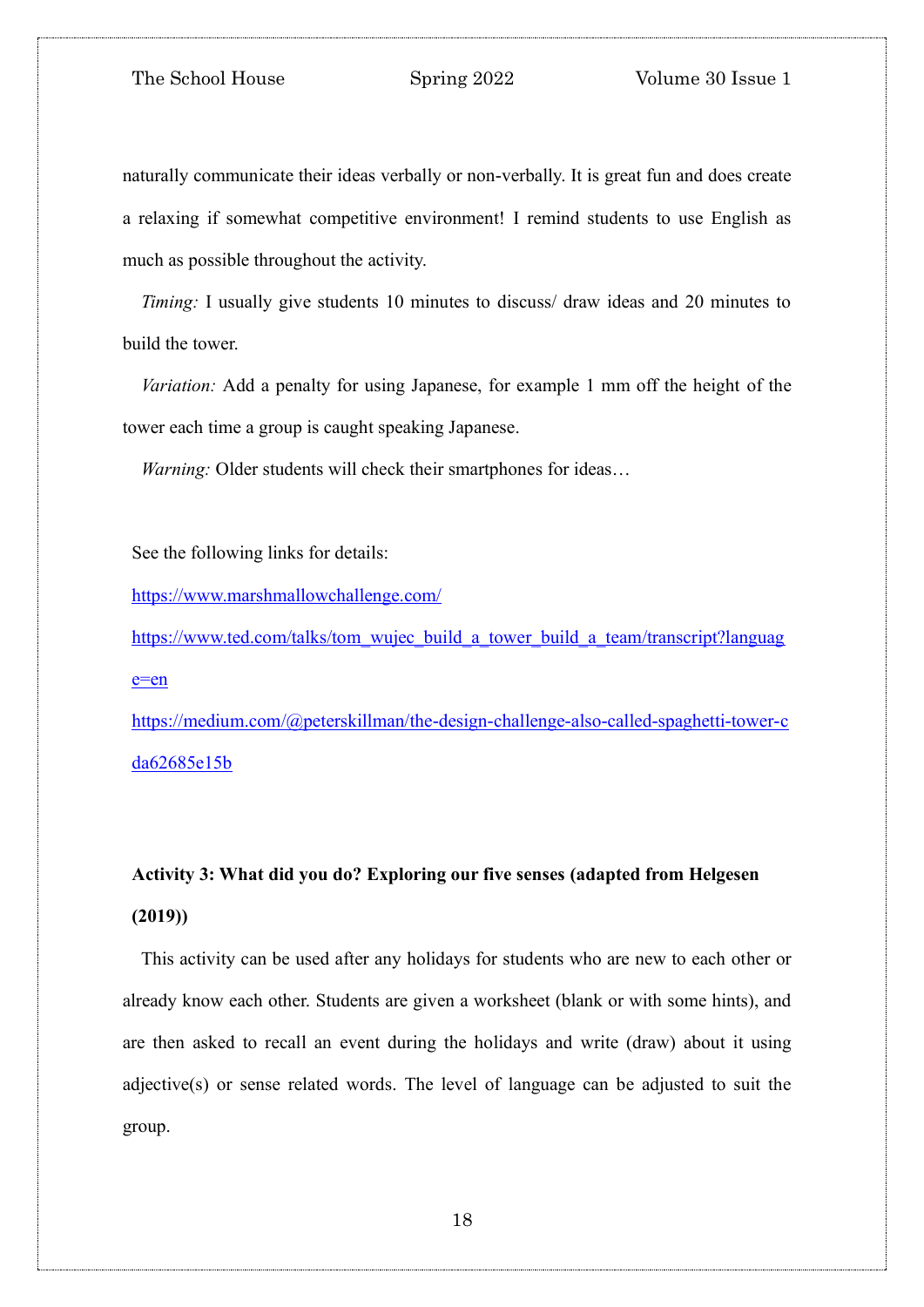#### *Worksheet hint and content example*

*What did you do? I went* skiing in Nagano.

*Feeling/How did you feel?* Exciting/excited

*Sight/ What did you see?* White snow. Beautiful blue sky.

*Sound/ What did you hear?* Whoosh (sound of skies/snowboards) / Excited voices /

Silence

*Smell/ What did you smell:* Delicious food/ Fried meat (Hamburger) *Taste/ How did your lunch taste?* Delicious/ Salty (Hamburger) *Touch/ Did you touch anything?* I touched the snow. It was so cold*.*

*Timing: 20 minutes +*

#### *Class arrangement*

Once students have prepared the worksheet they can discuss what they did and their feelings throughout the experience in pairs or groups.

Conversation starter: Where did you go? How was it?

#### **Activity 4: The best! (adapted from Helgesen (2019))**

What is the best thing that happened to you in the last month? The aim of this activity is for students to discuss a positive experience using wh-questions (Where / When / Why / Who /What / How). The activity can be done as a conversation (pairs/small groups) or as a group process writing/communication activity.

#### *Conversation:*

Students ask the first questions and then the follow up wh- questions in pairs/groups. See options from Hello activity for variations.

#### *Group process writing:*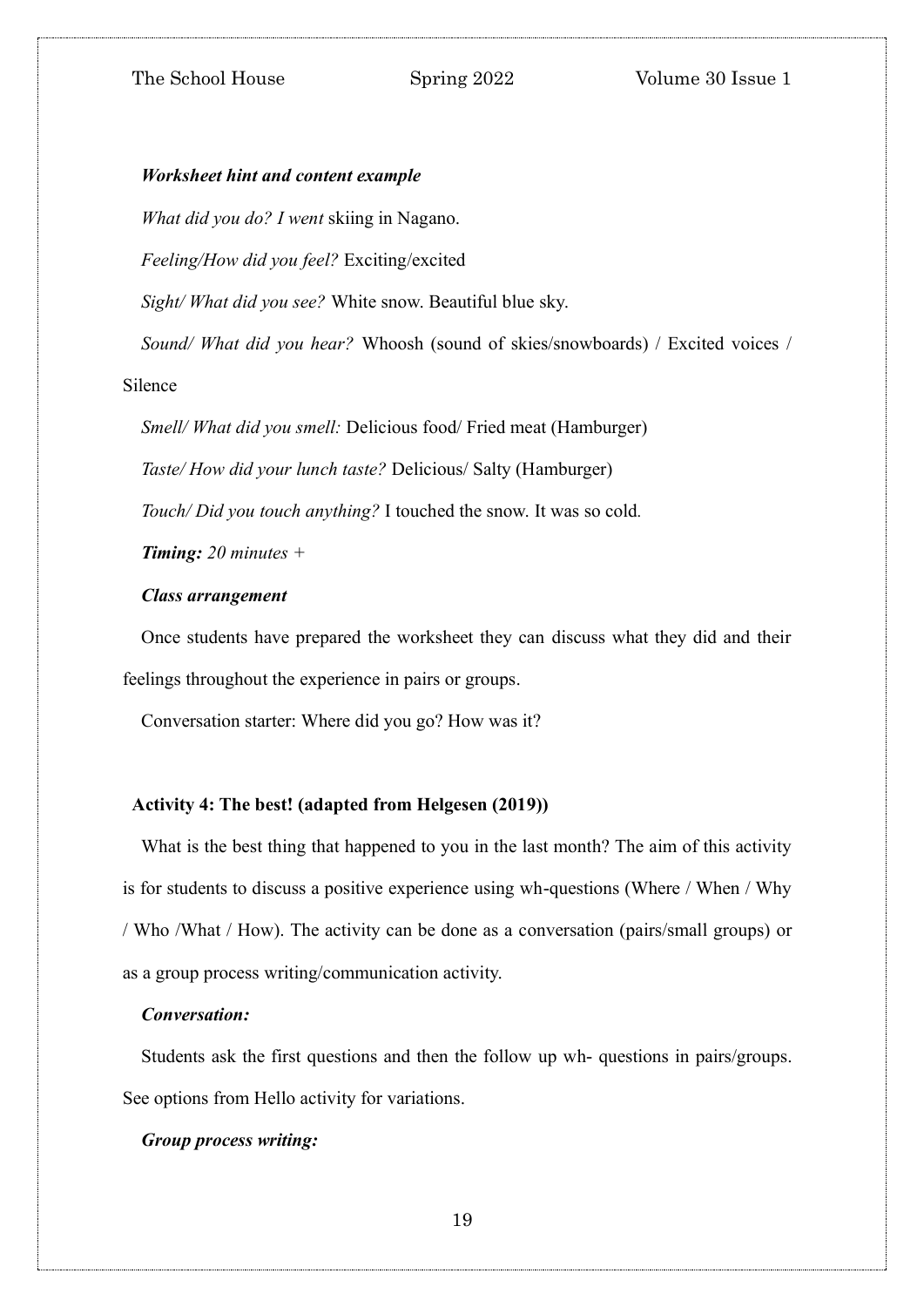One student is chosen and asked by the rest of the group: Where did you go in the vacation? The student answers with, for example, Yamanashi, and writes this information on piece of paper. The paper then gets passed around to the other members of the group. They make guesses using the question prompts about what they think that student did in Yamanashi, and add this information in writing (without talking).

*Question prompts:*

- $\diamond$  Who did s/he go with?
- $\diamond$  What did s/he do?
- $\diamond$  What did s/he eat?
- $\diamond$  How was it?

The paper is given back to the student, who then changes the sentences back into the first person, reads the contents aloud and comments on each statement's accuracy. E.g. That's right! No, I didn't do that. The student can also add more information.

#### *Example:*

Initial sentence written by Ken: *I went to Yamanashi* 

Ken went hiking> I went hiking. >Yes, that's right!

Ken went hiking with his friends  $> I$  went hiking with my friends. $>$  No. I went with my family.

Ken ate *hōtō* noodles (a Yamanashi specialty)> I ate *hōtō* noodles > Yes, I did. The pumpkin *hōtō* noodles were delicious!

I had a great time. > Yes, I certainly did. It was the best! I want to climb more mountains during the next vacation.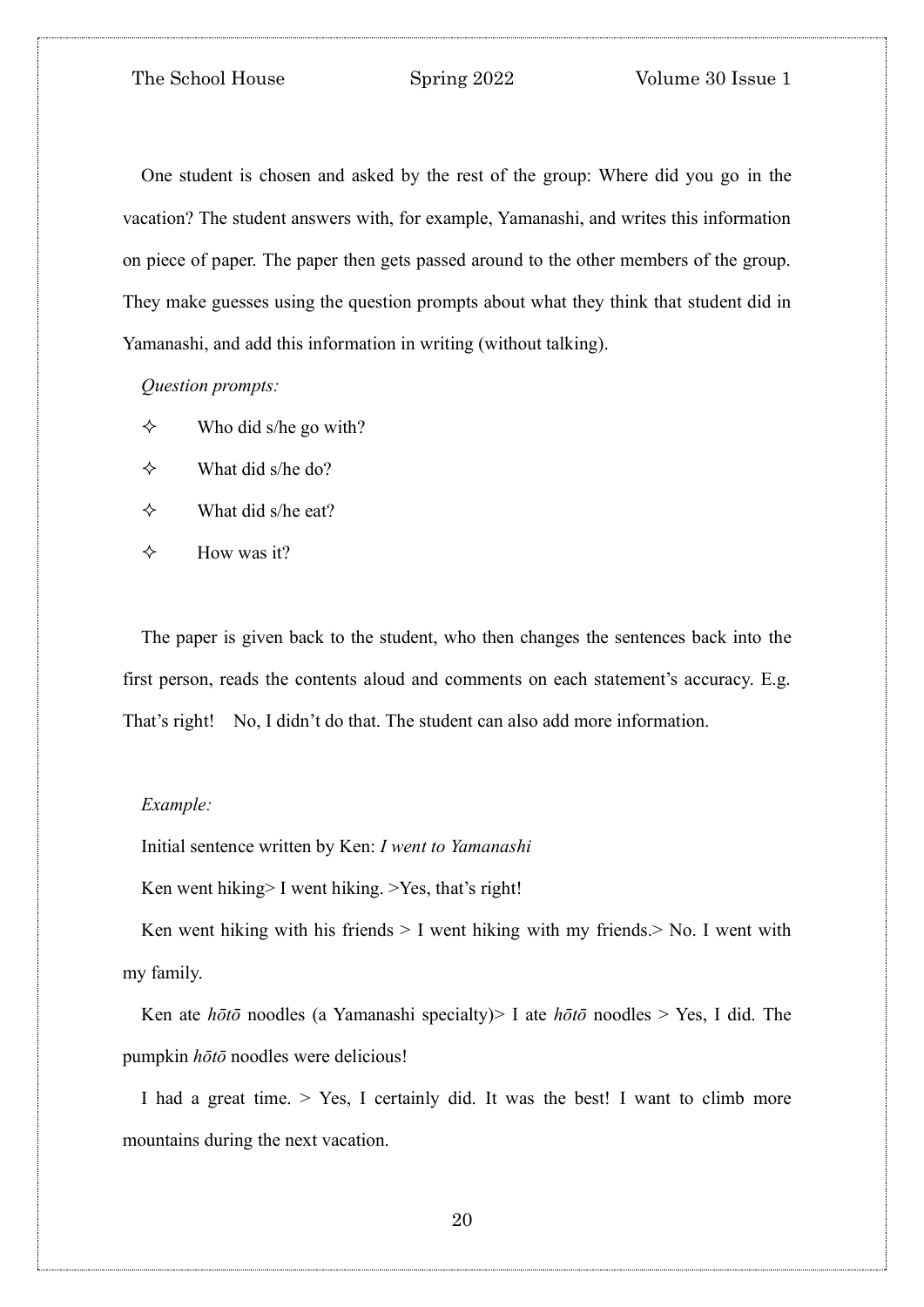### *Variation:*

Each student creates a poster or booklet with the information and shares it with the rest of the class. This can also be displayed in the classroom.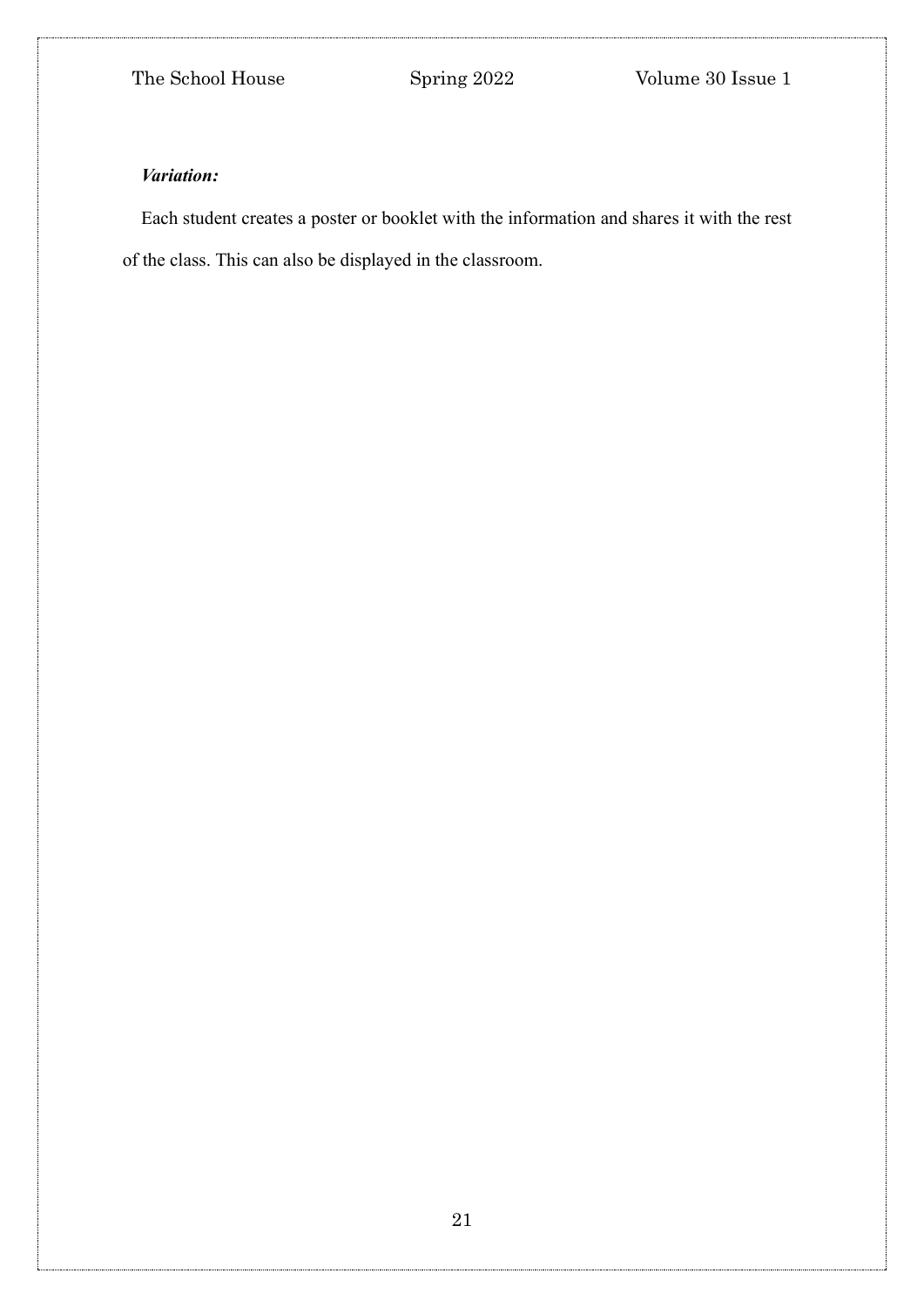### **References**

Benner, D. (n.d). *Activities to break the ice.* <https://tcea.org/documents/ebooks/TCEA-eBook-Icebreakers-That-Shatter.pdf>

- Dörnyei, Z. (1997). Psychological processes in cooperative language learning: Group dynamics and motivation. *The Modern Language Journal*, *81*(4): 482-493. <https://doi.org/10.2307/328891>
- Dörnyei, Z. (2001). *Motivational strategies in the language classroom*. Cambridge University Press.
- Eggleston, T., & Smith, G. (2004). Building community in the classroom through ice-breakers. *Teaching of Psychology*, 1–21.
- Helgesen, M. (2019). *English Teaching and the science of happiness: Positive psychology communication activities for language learning*. Abax ELT Publishers

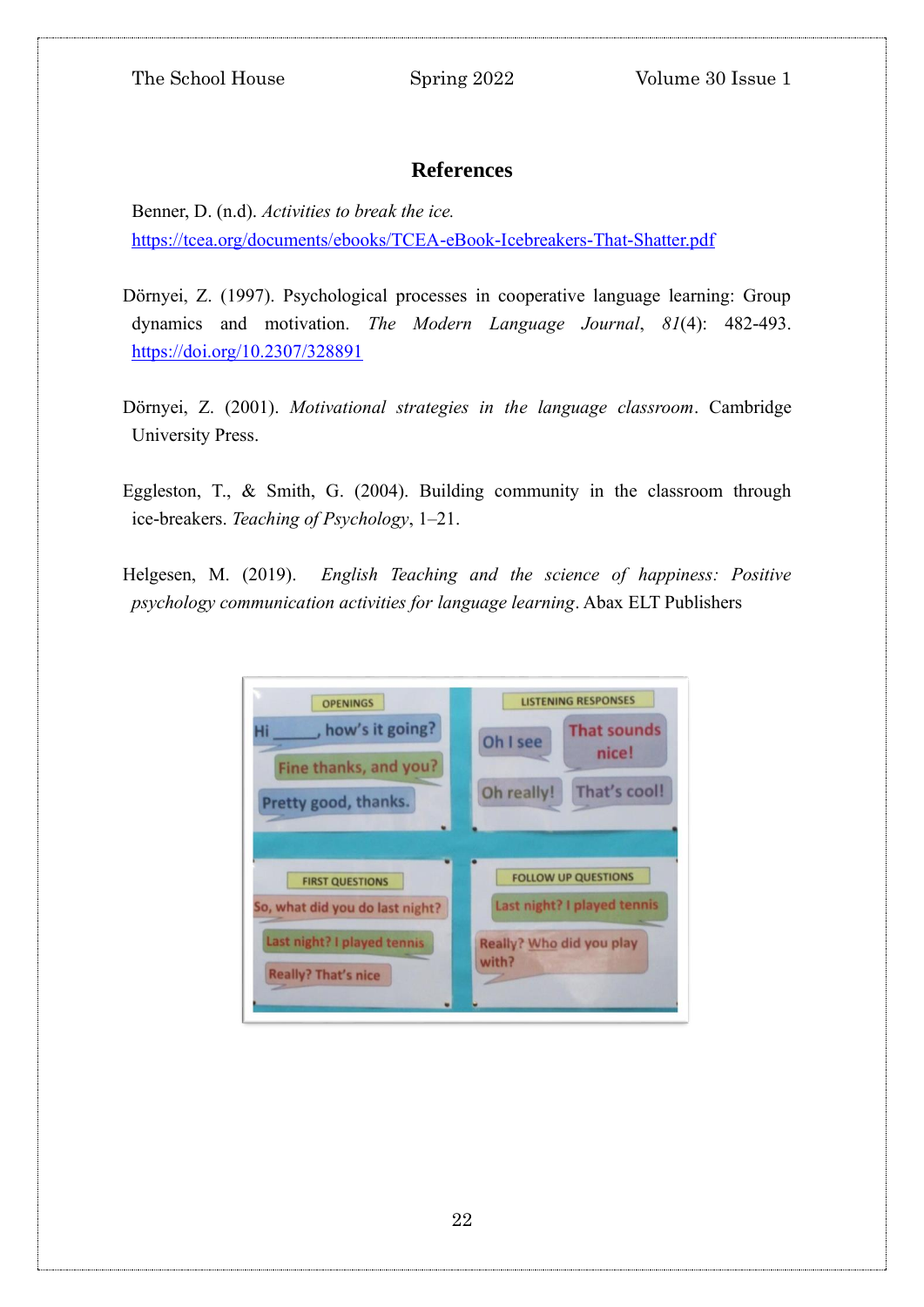# **Multi-Media Book Review Projects: Part 3 - Utilization of Multimedia Platforms**

#### **Rab Paterson & Mitsuki Saito**

Tokyo Gakugei University International Secondary School

This is the third part of our collaborative paper focusing on the Multimedia Book Review Projects. In the first part Honami Kimoto covered the blogging aspect of the course and the prewriting / planning documents and in the second part Aya Yamauchi looked at the impact of educational technology on student motivation. Both authors gave in-depth reviews of their experiences with the apps and approaches they used in my classes on these aspects of 21<sup>st</sup> century learning. Now, it is my pleasure to introduce Mitsuki Saito, the third and final member of my student team of collaborators. She will now explain her reactions to the presentation parts of the course starting with 'normal' in- class book review presentations given from the front of the room with a slideshow. Then she will cover the creation of book review video trailers, and a design of a literature themed website to host all these multimedia creations so students in other courses and years can view them. In her section below she makes many points that are very pertinent to teachers wanting to improve their own in-class presentations teaching work by incorporating educational technology workflows. I hope you all enjoy her section and learn from her experiences like I did.

#### **21st Century Style Education**

My name is Mitsuki Saito, and like my fellow students, I attend a junior high school in Tokyo, Japan. I have lived abroad for the vast majority of my childhood and have attended many different schools both in and outside of Japan. Therefore, I have a broad spectrum of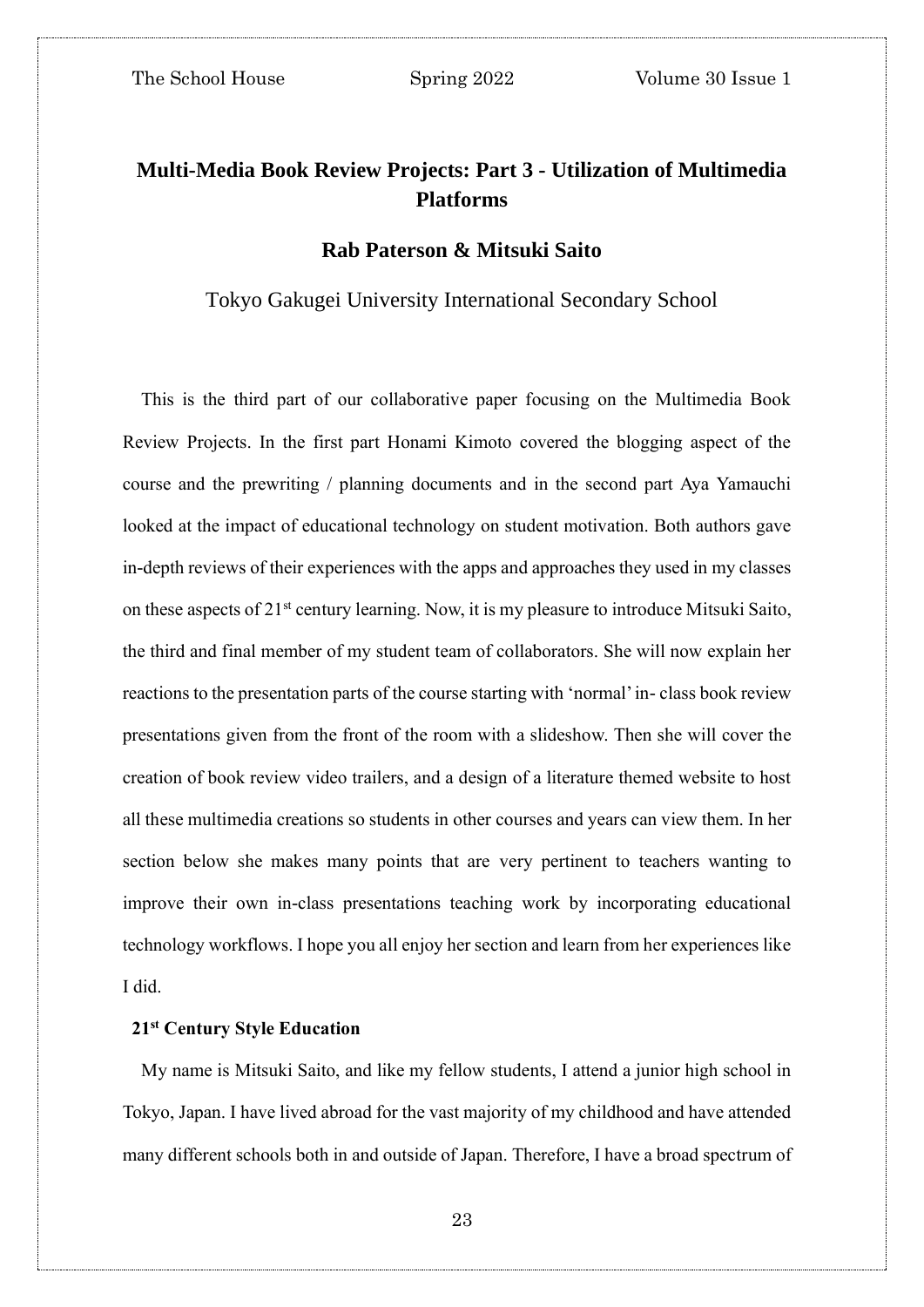educational experiences to draw on as I express my opinions and thoughts on my current educational environment in this paper. As mentioned in the previous parts published by my classmates, our English class with Rab is no ordinary one. Each and every aspect of the projects is extensive in nature, and students are far from falling asleep, unlike in our other, more typical Japanese classes. For example, in Japan, when being given a typical book review task the norm is for students to possess an inherent dislike towards it as it usually just consists of writing a long essay on paper by hand. Notwithstanding the fact our school is in Japan, Rab's methods are more diverse, distinct, international, and very modern in style. When talking in depth about this project with my parents  $(T. Saito \& R. Saito, 2020)$ , they were astonished that such a wide variety of research and writing skills that even some adults do not have, can be attained through a typical English class at junior high school when taught in this way.

In our class, we were constantly challenged as we stepped into an atmosphere of technology and 21st-century style education. During this course, we utilized a wide range of online apps to improve the quality of our writing in our Academic Book Review. We also assembled presentation slideshows, video versions of our presentations hosted online to reach a wider audience, and websites to showcase all our work in an e-portfolio style. This served as the culmination of this entire book review project that we had been working on for over six months. These last three parts of the project involved only a few out of the many media platforms we utilized. However, they are all crucial constituent parts that lead to substantial improvements in students' abilities, and without a doubt contributed to students developing skills needed for the future.

#### **Oral Presentations**

First off, I will describe the book review presentation. As Aya Yamauchi mentioned in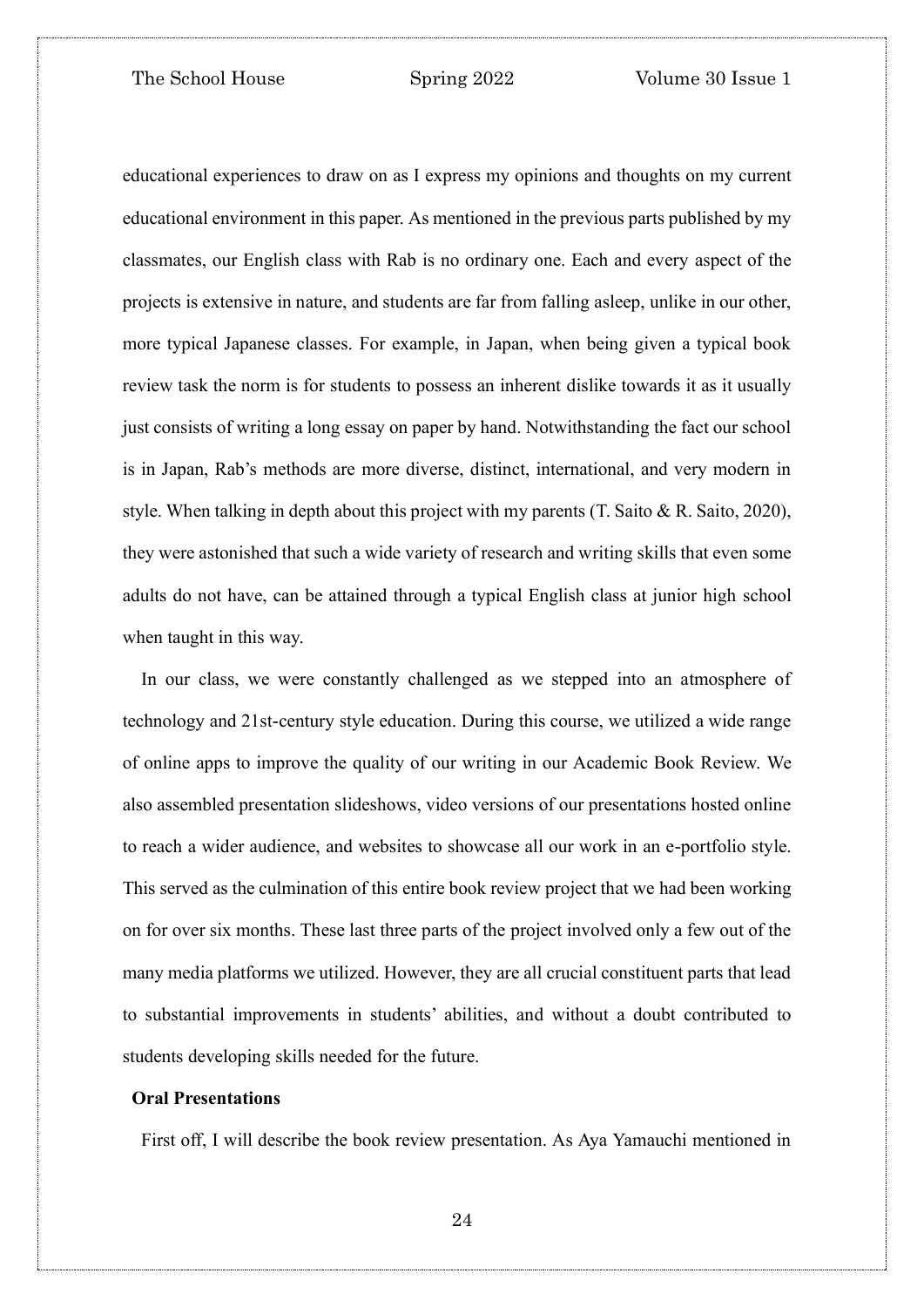the previous paper in this series (Paterson & Yamauchi, 2021) students were given the task to design and deliver a formal in-class presentation based on their written book review. There were a range of important factors taught to us in order to design a professional-level presentation. For instance, building credibility for speakers at the beginning to gain the audience's trust, organizing the information into an effective structure to increase the audience's memory retention of the content, using dyslexic friendly fonts, avoiding copyright infringements, and adding QR codes that link to other parts of the book review project. Most of these were covered in YouTube videos by Rab on his YouTube channel (Paterson, 2013).

Aside from basic presentation delivery skills, we were also given lectures on non-verbal body language communication including eye contact, facial expressions, gestures, movement, posture, and other non-verbal ways of engaging with the audience. Many of these were used by us at the Okinawa JALT's 21st Century Language Teaching Conference in October 2020 (Paterson, Kimoto, et al., 2020), where we presented the content of these papers online. The best advice I received from Rab was regarding the psychological aspects of a presentation. This involves spiking up the dopamine level in the audience at certain important times of the presentation. For example, presenters can add a related and humorous or shocking point just before a significant part or important message. In addition, the "One Last Thing" strategy is also something new that I obtained from this course project (Gallo, 2009). The strategy builds on the psychological tendency of the audience to pay more attention when they are aware that the presentation is coming to an end, therefore this is where presenters should deliver a very important final point of their choosing so as to avoid just ending with answers to the audience's questions when the presenters have little control over the questions asked.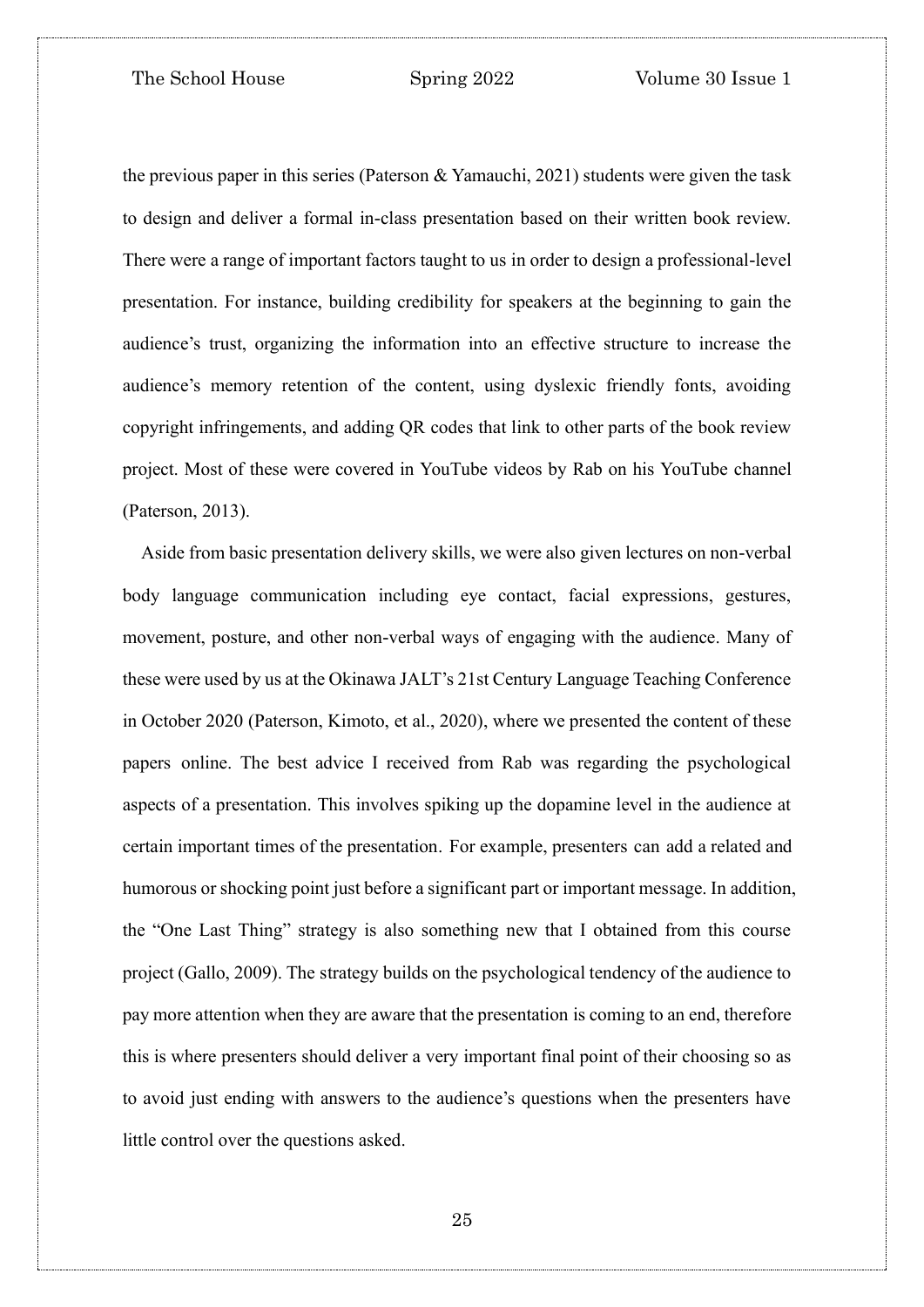Most teachers just give students a basic structure on how they should format and structure their presentations, and with only rudimentary information as to why they want them to do such things. These so-called, "proper structures" never made much sense to me. However, listening to Rab, I truly was convinced and really comprehended the presentation strategies he suggested. Not only do I appreciate the suggested approaches, but also relish the fact he elaborated on why he asked us to do certain things. For example, in this course, Rab did not accept "boring" presentations full of bullet points and this was a shock to many students. However, he told us research has shown bullet points impair audience memory retention (Medina, 2011; Gallo, 2009). This was just one example of his having a reason for the instructions he gave to students in class. However, in return, he would accept any off guideline work if justified by a good reason, something which differentiated him from the rest of the teachers that have taught me. When listening to many of my classmates' presentations from other classes (after my having learned all these skills in his class), a clear difference between students from Rab's classes and other students of the same age from other classes in terms of their presentation quality was clearly visible to us.

#### **Literature Themed Websites**

For hosting our project, we used Google Sites to create and develop a literature-themed website, where we posted/worked on our projects in groups of three to four students. In my opinion, this task was undeniably the most captivating task, for the reason that we were able to exhibit and bring out our inner creativity when working alongside our peers. My section of our team's website is set to be viewed by our classmates only to preserve the privacy of our members as we are not adults; however, an overview of the site can be viewed on the video of our Okinawa JALT Keynote presentation here [-](https://www.youtube.com/watch?v=2P_0el2GjDw&t=1662s)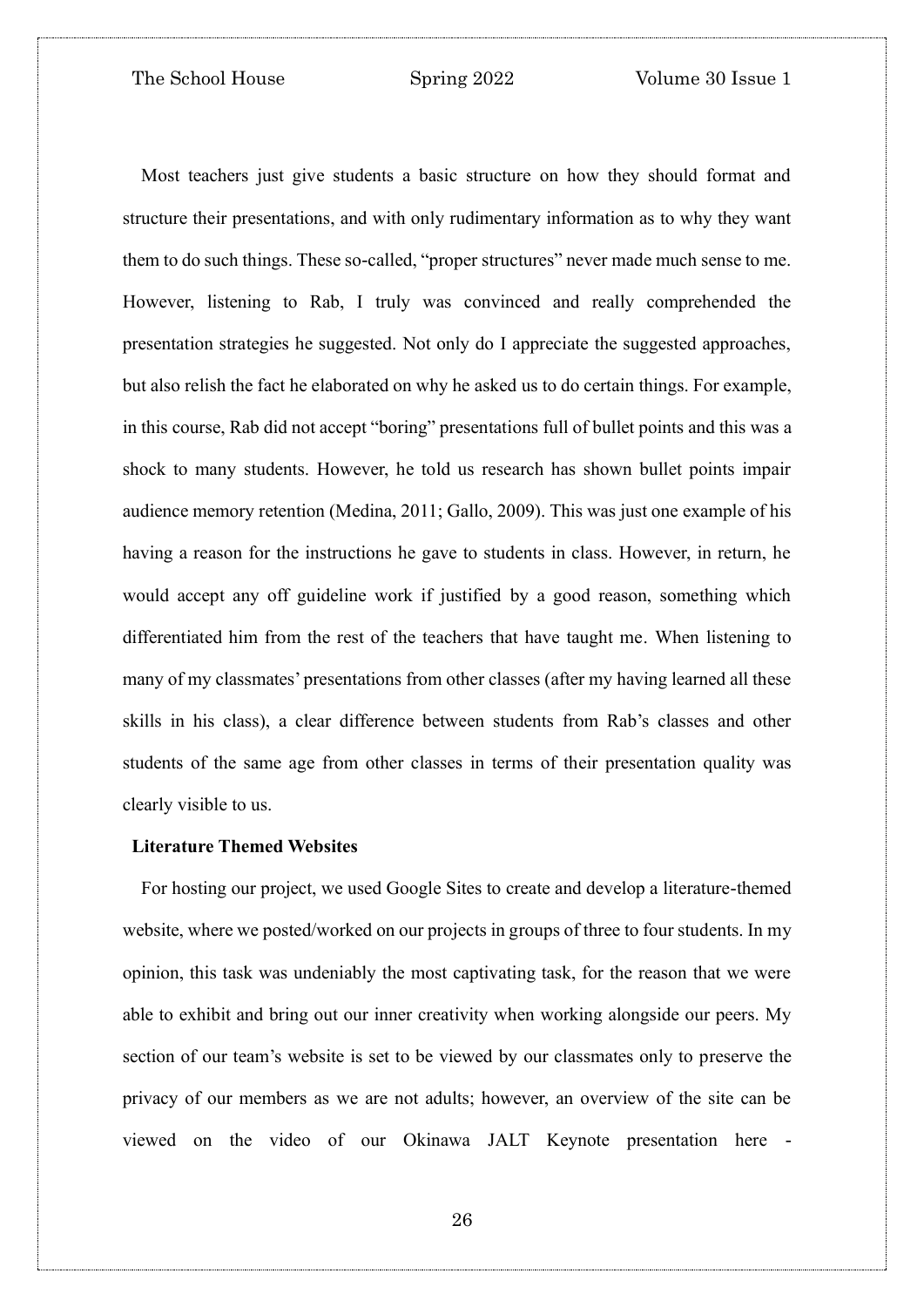[https://www.youtube.com/watch?v=2P\\_0el2GjDw&t=1662s\)](https://www.youtube.com/watch?v=2P_0el2GjDw&t=1662s). It contains my self-introduction, a brief explanation about the author, a summary of the book, my academic book review, presentation slides, links to purchase the book, a book trailer, and every other relevant thing regarding this book that our team could think of. My team and I would gather, contemplate and discuss the website, using our creativity to improve the site. This made the task more than just a superficial, mediocre 'homework task'.

Originally this project started as a predominantly individual research task (due to COVID-19), but then it brought in online group work when doing peer review of written work, and after classes returned to face to face, teamwork was really stressed as producing the website helped us acquire and use communication and collaboration skills, both online and face to face. Moreover, brainstorming ideas, strategizing, and constructing an engaging website (as other students would be looking at it) was compelling. Exerting all our knowledge accumulated from the past year on one platform was simply delightful to do. Our team used techniques such as alliteration, humor, and other such approaches. The website creator app used in this project, Google Sites, is remarkable, with no payment required. It also provided an easy-to-use framework which was simple to manipulate, even for beginners like myself and my classmates.

#### **Book Review Video Trailers**

The last material was a 4-6-minute-long video, created as a book trailer. This idea was based on the the work of Kaori Hakone who developed the original idea as a contest for students learning Japanese (Hakone, 2010). This was a task where we summarized the book and recommended it visually and entertainingly. The video trailer contains all the information from our book review, the presentation, interesting special effects, and background music. Honestly, for the book trailer, giving it your all is a volitional act. For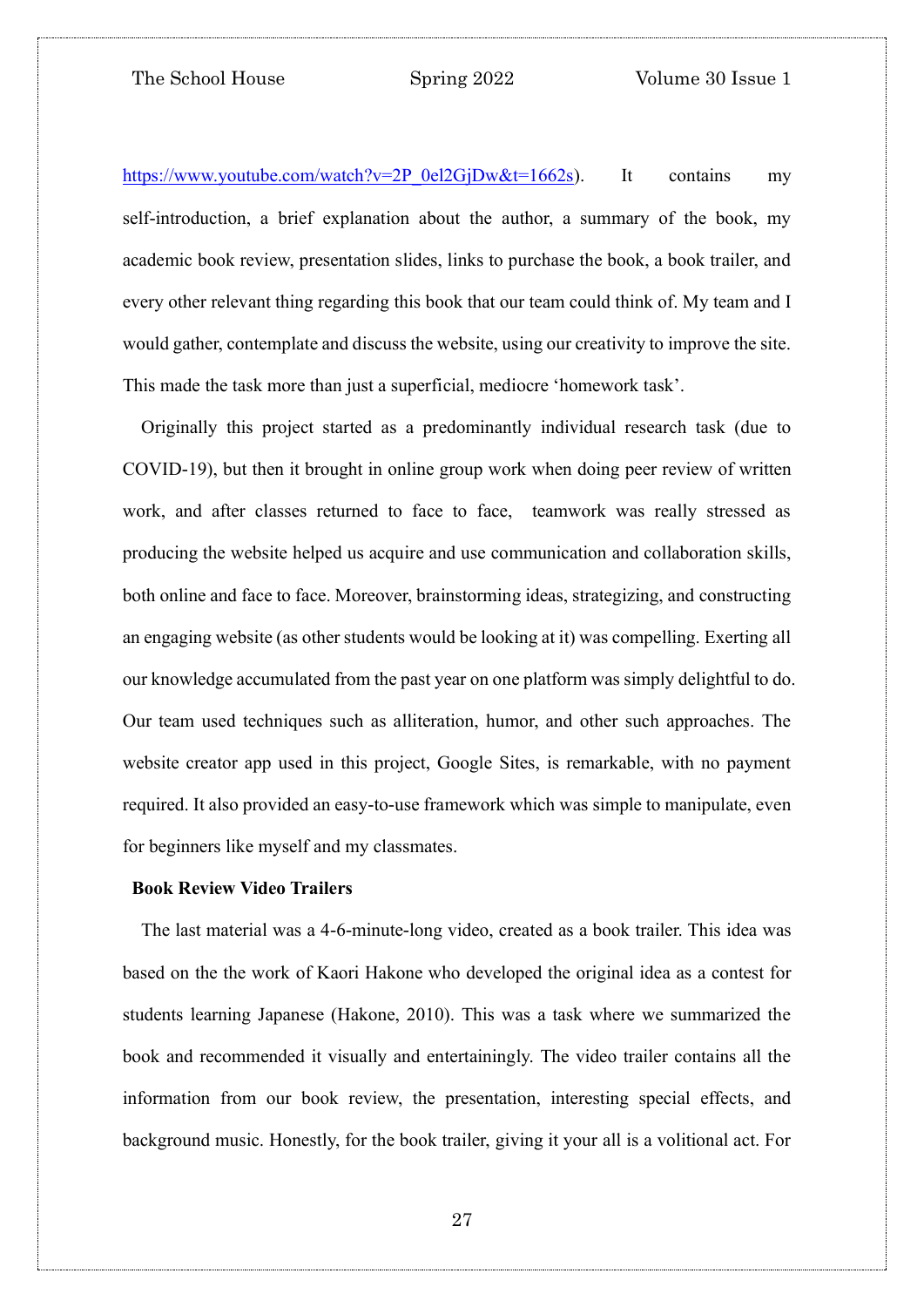me, I scarcely had any experience with video editing, so I was planning on putting together a somewhat entertaining video to a certain extent. Nevertheless, I found myself going all out and pushing boundaries which 100% was due to the motivation Rab ignites in his students.

On a related note, but slightly on a tangent, when we went under lockdown in the beginning of 2021, Rab had no issues transitioning our original face-to-face class to a fully online digital platform. As a student, this was very convenient and helpful because, in other subjects students were often overwhelmed by the new burden of coursework emailed and sent by snail mail post, and also struggled in adapting to an entirely new online environment without training beforehand as some teachers introduced completely new (to us) apps just at this difficult time. In contrast, for Rab's class, we already had prior training of online work using G Suite and other online apps in a collaborative manner in our face-to-face classroom prior to COVID 19, so nothing was new to us when we our class switched to being fully online.

Therefore in Rab's class, each student developed individually from daily usage of important skills such as writing skills, reading skills, analyzing skills, cognitive flexibility, and videography skills. In addition to these skills, taking Rab's class made me feel so motivated and stimulated in every aspect possible as we do all these and more by bringing in digital literacy instruction. This makes me want to try harder and exceed the expectations of not only Rab but myself as well. How he respects his students and the way he communicates, inspires me to do the same to the people in my vicinity. This was exemplified by our inclusion in the " $21<sup>st</sup>$  century Language Teaching" Online Conference hosted by Okinawa JALT in October, 2020 as keynote presenters with Rab, and this paper (and the earlier two) developed from our presentation at that event.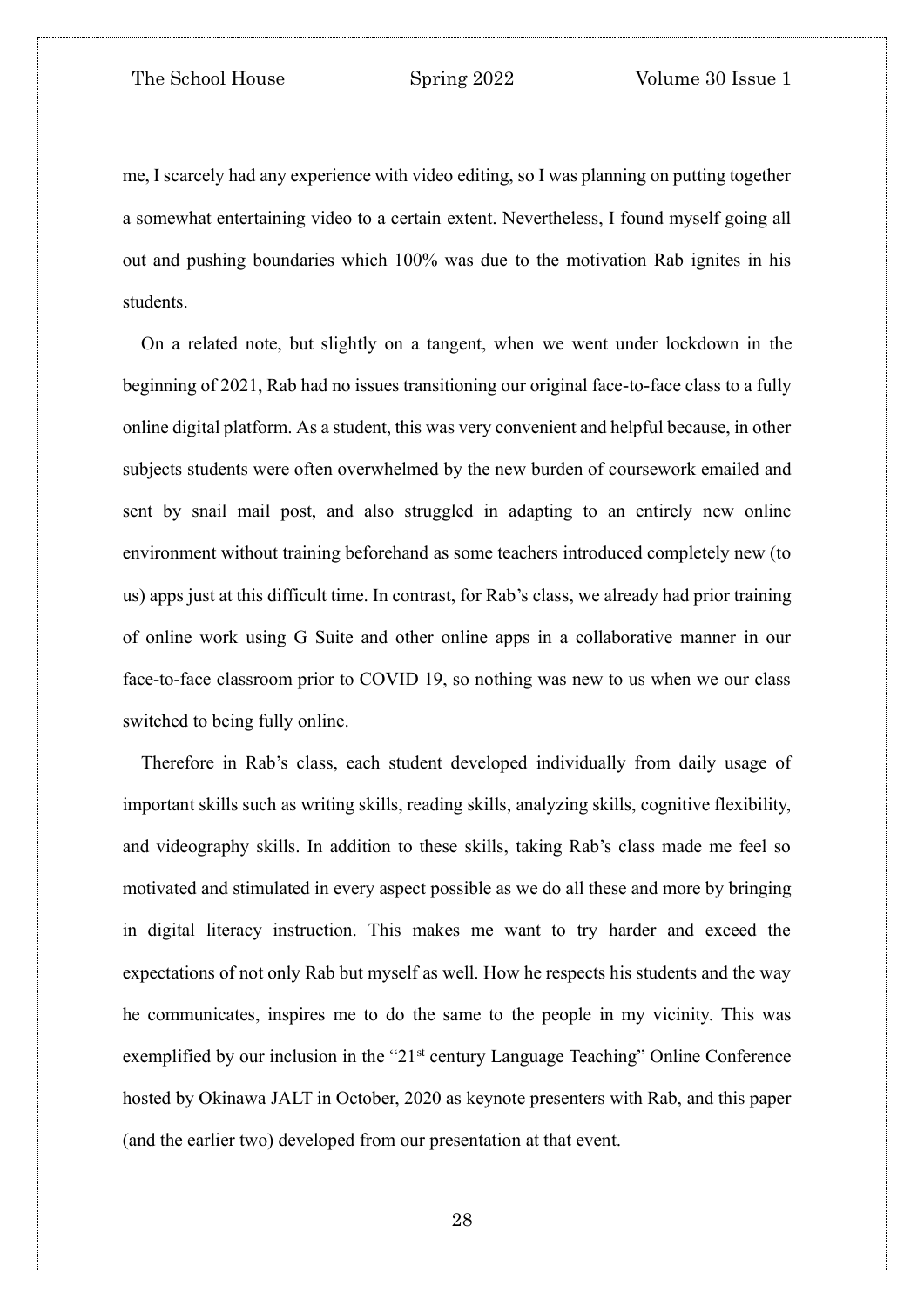This concludes the third and final paper in the trilogy that started with Rab Paterson and Honami Kimoto, then Rab and Aya Yamauchi, and now finally Rab and I. Through the descriptions and anecdotes above, it can be seen that diverse forms of learning took place even amid a global pandemic. Moreover, being able to present about our personal thoughts on language pedagogy, and writing about it for *The School House* has only augmented our wonderful educational experiences with JALT and we hope to continue this relationship in the future. Thank you for reading.

#### **Final Word**

The writing of this set of three papers with my students has been a tremendously fulfilling and rewarding experience for me as an educator. Seeing them grow from hard working young students learning in class, to presenting online at a professional standard in an academic setting to an audience of adult educators (and winning the Michele Steele Best of JALT award with me for their work on that presentation in the process), and now ending up with publications to their names while still only being junior high school students is a testament to their innate abilities to learn and their amazing work ethic. As their example has shown, younger students are more than capable of performing at very high levels in academic settings if given the right guidance, training, and opportunities. As professional teachers of younger learners it is up to us to provide the first two, and it is for organizations like JALT to supply the opportunities for them to show what they can do to enable them to shine. That being the case I hope to see more younger learner students being showcased at future JALT events and in publications. Finally, on behalf of them all collectively I would like to offer our thanks for this chance they were given to show what they are fully capable of doing in their academic writing from their school assignments.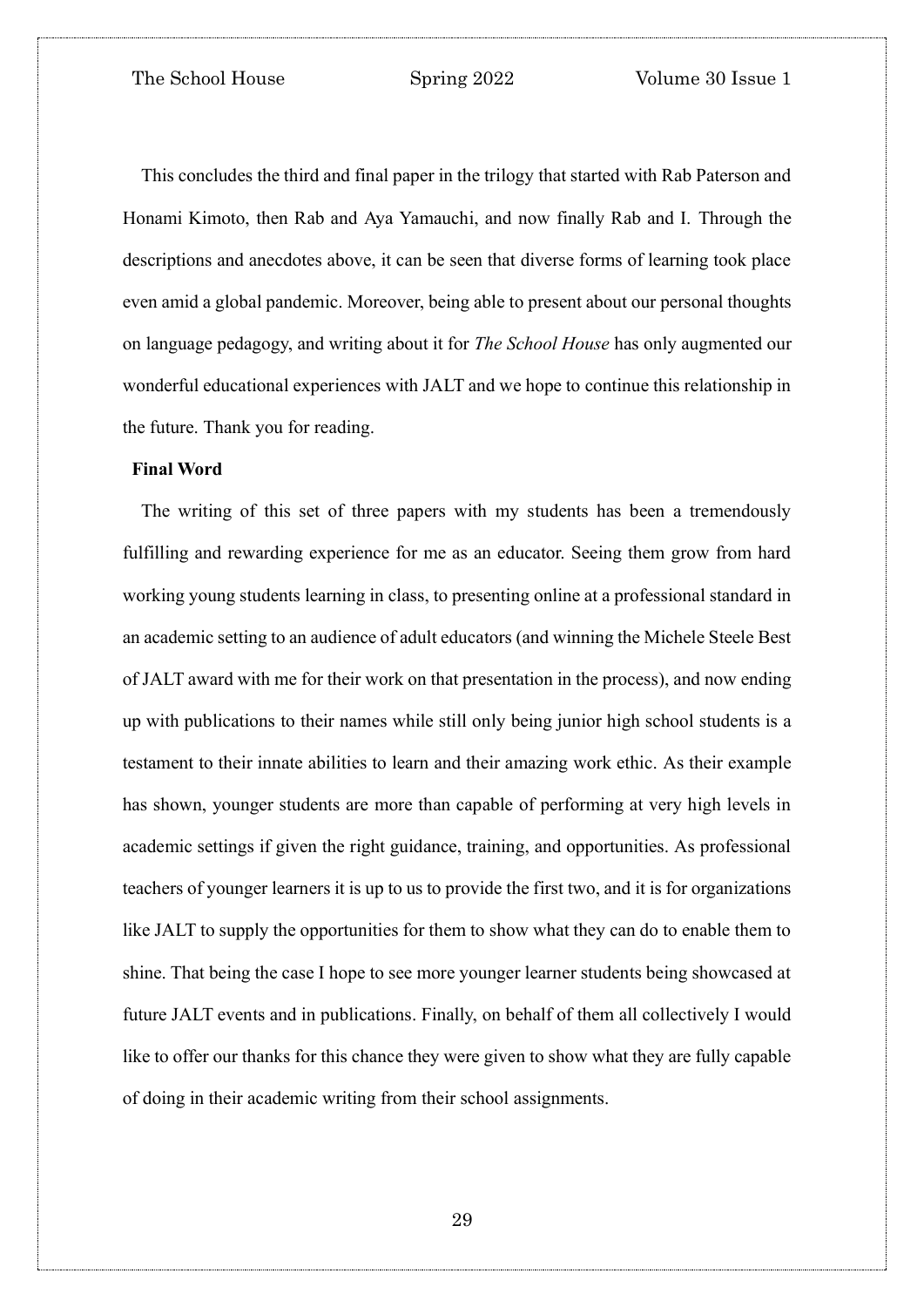## **References**

- Gallo, C. (2009). *The presentation secrets of Steve Jobs: How to be insanely great in front of any audience* (1st ed.). McGraw-Hill.
- Hakone, K. (2010). *Japanese book trailer contest—About the contest.*  [https://sites.google.com/view/sakuramedalbooktrailercontest/about-the-contest\\_1](https://sites.google.com/view/sakuramedalbooktrailercontest/about-the-contest_1)

Medina, J. (2011). *Brain rules: 12 principles for surviving and thriving at work, home and school*. Scribe Publications.

Paterson, R. (2013, 2017). *You Tube Channel—Presentations theory & practice section*. [https://www.youtube.com/playlist?list=PLJLMSRz7mEYh4uR2-WQWw4rCfZwjdhjmI](https://www.youtube.com/playlist?list=PLJLMSRz7mEYh4uR2-WQWw4rCfZwjdhj)

Paterson, R., Kimoto, H., Yamauchi, A., & Saito, M. (2020, October 3). *Multimedia Bookreview Projects* [Keynote Presentation]. JALT Okinawa Chapter - 21st Century Language Teaching Conference, Online. [https://youtu.be/2P\\_0el2GjDw](https://youtu.be/2P_0el2GjDw)

Paterson, R. & Yamauchi, A. (2021) *.*Multimedia Bookreview Projects - Part 2. *The School House*, *29*(2) 5-9. [https://jalt-tyl.net/wp-content/uploads/2021/12/The-School-House-Volume-29-Issue-2-](https://jalt-tyl.net/wp-content/uploads/2021/12/The-School-House-Volume-29-Issue-2-Autumn-2021-V2-final.pdf) [Autumn-2021-V2-final.pdf](https://jalt-tyl.net/wp-content/uploads/2021/12/The-School-House-Volume-29-Issue-2-Autumn-2021-V2-final.pdf)

Saito, T., & Saito, R. (2020). *Interview with my parents* [Face to face].